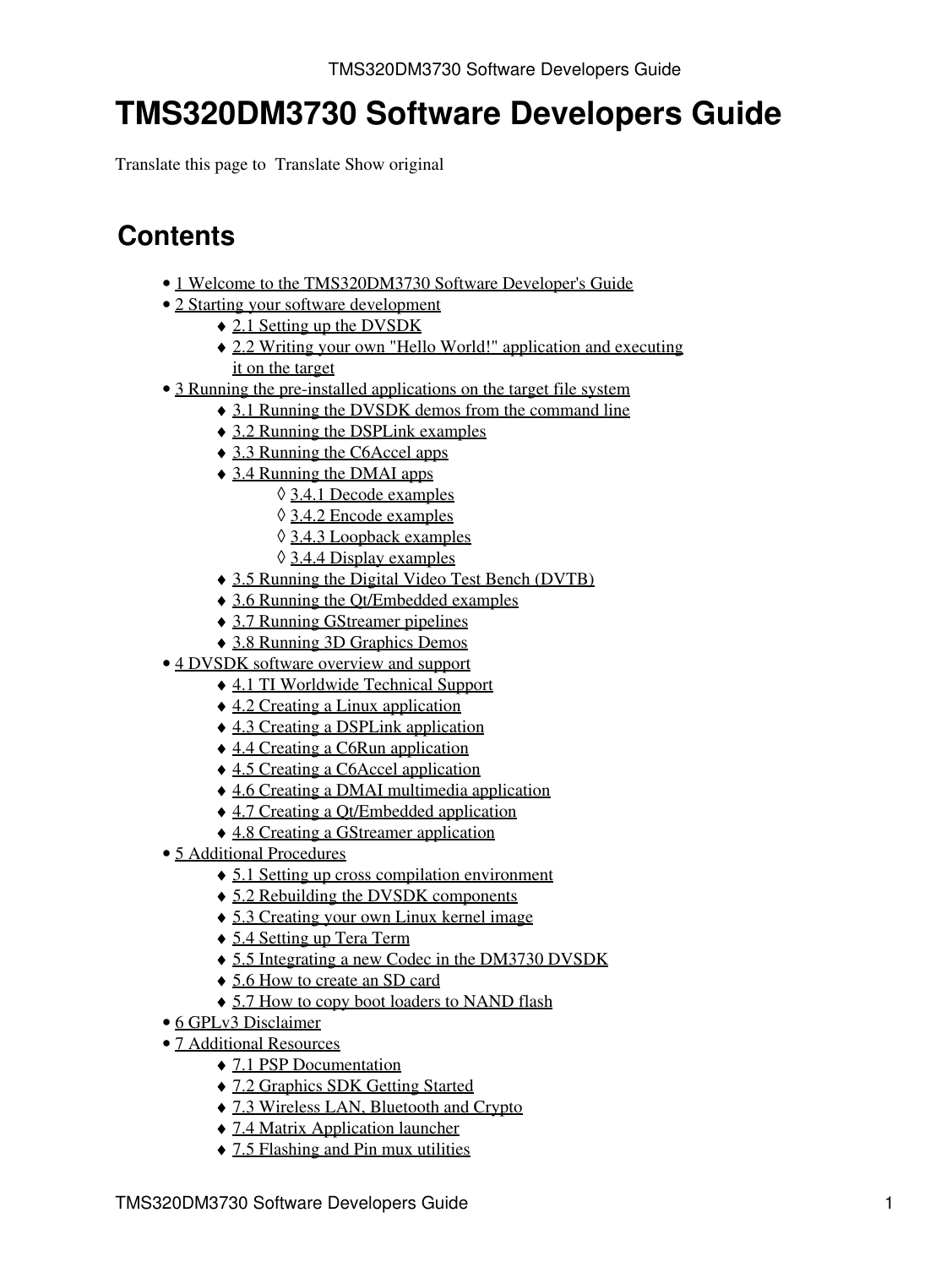## <span id="page-1-0"></span> $\triangle$  [7.6 Missleaneous](#page-31-2) **Welcome to the TMS320DM3730 Software Developer's Guide**

Thanks you for choosing the TMS320DM3730 Evaluation Module (EVM) for your application. The purpose of this guide is to get you going with developing software for the TMS320DM3730 on a Linux development host only.

**Note!** This Software Developer's Guide (SDG) supports version 4.xx of the TMS320DM3730 DVSDK which is only for Linux host development.

**Note!** This guide assumes you have already followed the Quick Start Guide (QSG) for setting up your EVM and installing the Digital Video Software Development Kit (DVSDK). If you have not done this yet, please do so now before continuing. You can find a hard copy contained with your EVM. Alternatively you can find the QSG PDF and various other documentation in the 'docs' directory of the DVSDK installation directory.

**Note!** All instructions in this guide are for [Ubuntu 10.04 LTS](http://releases.ubuntu.com/10.04). At this time, it is the only supported Linux host distribution for development.

**Note!** In previous DVSDK releases there has been a *Getting Started Guide* explaining how to set up the DVSDK. This document replaces and extends the Getting Started Guide for DVSDK 4.xx.

Throughout this document there will be commands spelled out to execute. Some are to be executed on the Linux development host, some on the Linux target and some on the u-boot (bootloader) prompt. They are distinguished by different command prompts as follows:

**host \$** <this command is to be executed on the host> **target #** <this command is to be executed on the target> **u-boot :>** <this command is to be executed on the u-boot prompt>

# <span id="page-1-1"></span>**Starting your software development**

Your DVSDK should be installed before you continue. Throughout this document it will be assumed you have an environment variable *DVSDK* which points to where your DVSDK is installed. You can set it as follows (the following assumes that DVSDK was installed at default location):

**host \$** export DVSDK="\${HOME}/ti-dvsdk\_dm3730-evm\_xx\_xx\_xx\_xx"

# <span id="page-1-2"></span>**Setting up the DVSDK**

The DVSDK comes with a script for setting up your Ubuntu 10.04 LTS development host as well as your target boot environment. It is an interactive script, but if you accept the defaults by pressing return you will use the recommended settings. This is recommended for first time users. Note that this script requires internet access as it will update your Ubuntu Linux development host with the packages required to develop using the DVSDK. Before executing the script make also sure that the SD card received with the EVM or an SD card prepared as described in the section below "How to create an SD card" is inserted in the EVM SD card reader.

Execute the script using: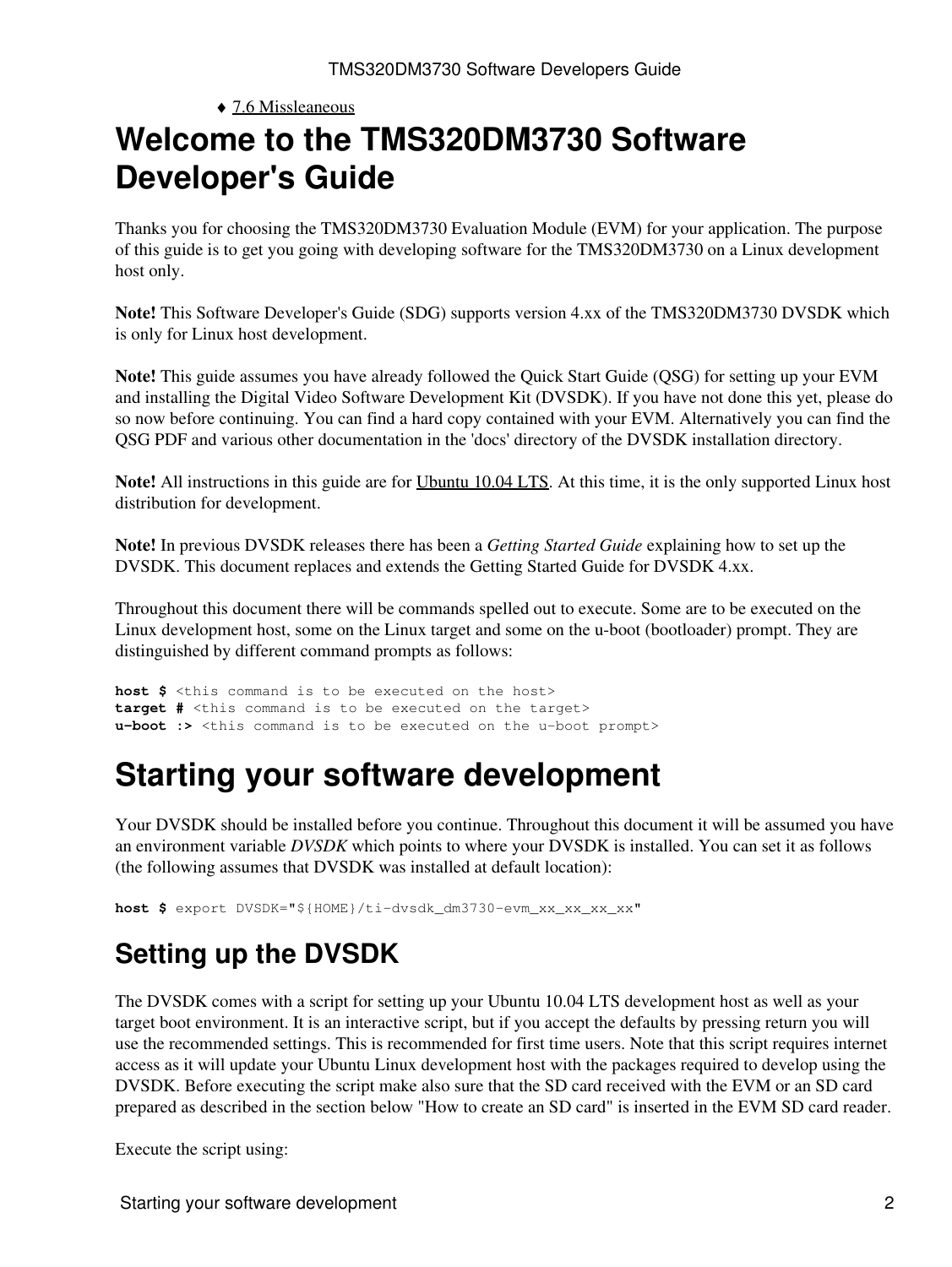**host \$** \${DVSDK}/setup.sh

If you accepted the defaults during the setup process, you will now have set up your development host and target to:

- 1. Boot the Linux kernel from your development host using TFTP. On your development host the Linux kernel is fetched from */tftpboot* by default.
- 2. Boot the Linux file system from your development host using a Network File System (NFS). On your development host the Linux target file system is located at *\${HOME}/targetfs*
- Minicom is set up to communicate with the target over RS-232. If you want to use a windows host for 3. connecting to the target instead, see the #Setting up Tera Term section.

If you start minicom on your Linux development host using *minicom -w* (or Tera Term on Windows) and power cycle the EVM, Linux will boot.

After Linux boots up, login into the target using **root** as the login name.

**Note!** The Matrix Application Launcher GUI is not launched automatically in the development filesystem. If you would like to start it, execute the following command on the target board:

**target #** /etc/init.d/matrix-gui-e start

If your kit includes an LCD display, the first time the Matrix GUI is executed from NFS, you'll go through a LCD touchscreen calibration process. The calibration process is important as other application in additional to the Matrix GUI require calibration to run successfully. You can also run the calibration manually without starting the Matrix GUI by executing the following command on the target board:

**target #** ts\_calibrate

If the Matrix is running, make sure you have terminated the Matrix GUI before running any other applications from the command line:

```
target # /etc/init.d/matrix-gui-e stop
```
**Note!** if you select the "Primary display output" to DVI, then you might be required to have mouse support to work with graphical user interface, you must first clear these variables prior to running the demos to enable the mouse:

target # export QWS\_MOUSE\_PROTO=

target # export TSLIB\_TSDEVICE=

## <span id="page-2-0"></span>**Writing your own "Hello World!" application and executing it on the target**

This section shows how to create/build an application on your host development PC and execute a basic Linux application on your booted target filesystem.

**1.** Create your own work directory on the host PC and enter it:

```
host $ mkdir ${HOME}/workdir
```
Setting up the DVSDK 3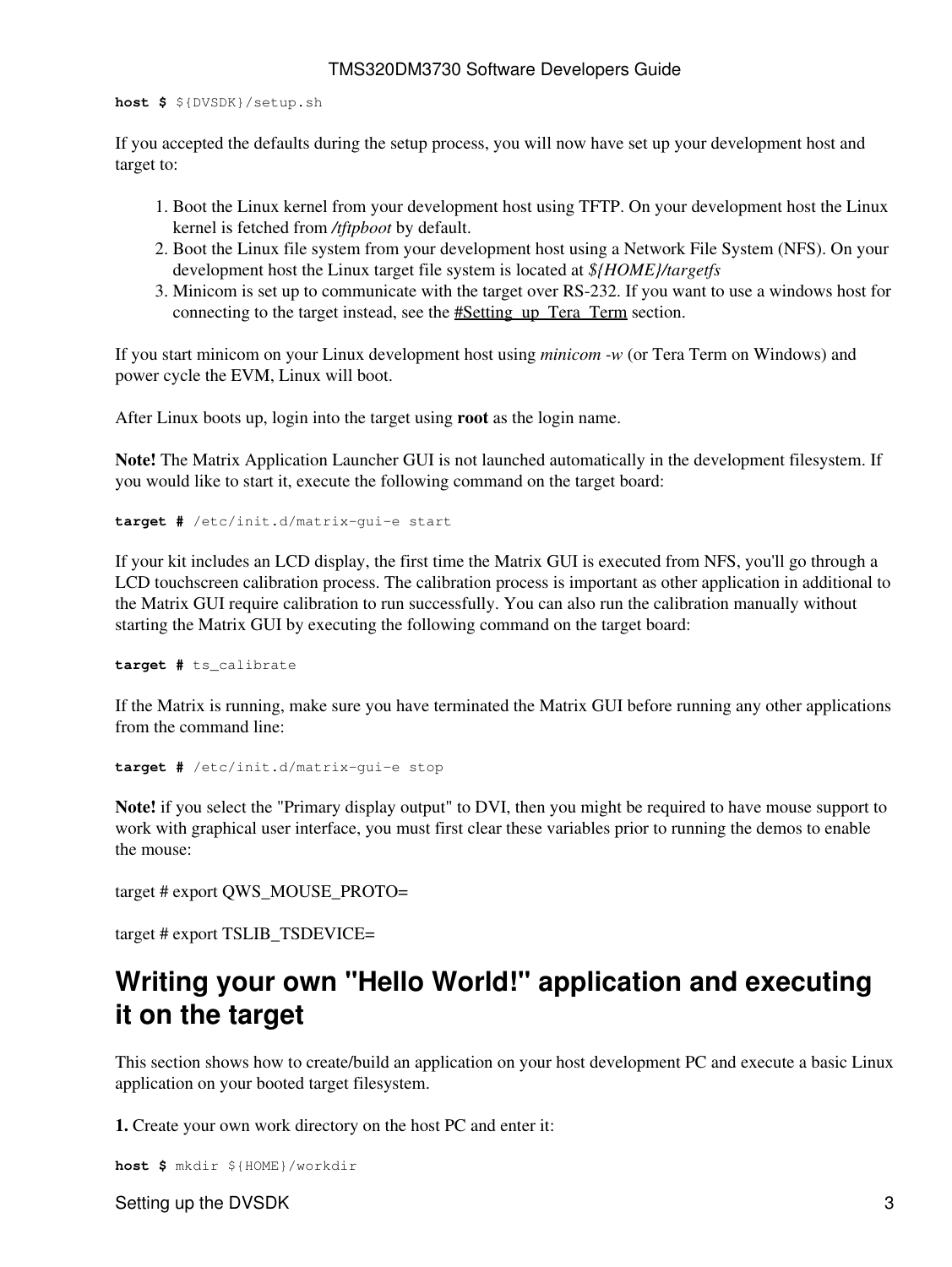**host \$** cd \${HOME}/workdir

#### **2.** Create a new C source file:

**host \$** gedit helloworld.c

Enter the following source code:

```
#include <stdio.h>
int main()
{
     printf("Hello World!\n");
}
```
Save the file and exit.

**3.** Create a basic makefile:

**host \$** gedit Makefile

Enter the following:

```
# Import the variables from the DVSDK so that you can find the DVSDK components
include ${DVSDK}/Rules.make
```

```
helloworld:
# Make sure that you use a tab below
     $(CSTOOL_PREFIX)gcc -o helloworld helloworld.c
```
Save the file and exit. Note that the gap before \$(CSTOOL\_PREFIX)gcc corresponds to a tab. If it is filled with spaces instead you will get build errors.

**4.** Make sure the \$DVSDK variable is still set using:

**host \$** echo \$DVSDK

This command should print your DVSDK installation directory. If it doesn't, you will have to set it again as described in the beginning of this document. Compile the application:

**host \$** make helloworld

As a result, an executable called helloworld is generated in \${HOME}/workdir

**5.** You now have your own application, but you need to create a directory and copy it to your NFS exported filesystem to make it visible by the target:

**host \$** mkdir \${HOME}/targetfs/home/root/dm3730 **host \$** cp helloworld \${HOME}/targetfs/home/root/dm3730

**6.** On your target this application will be accessible from /home/root/dm3730/helloworld. Execute it on your target:

**target #** /home/root/dm3730/helloworld

Writing your own "Hello World!" application and executingit on the target  $4 \times 4$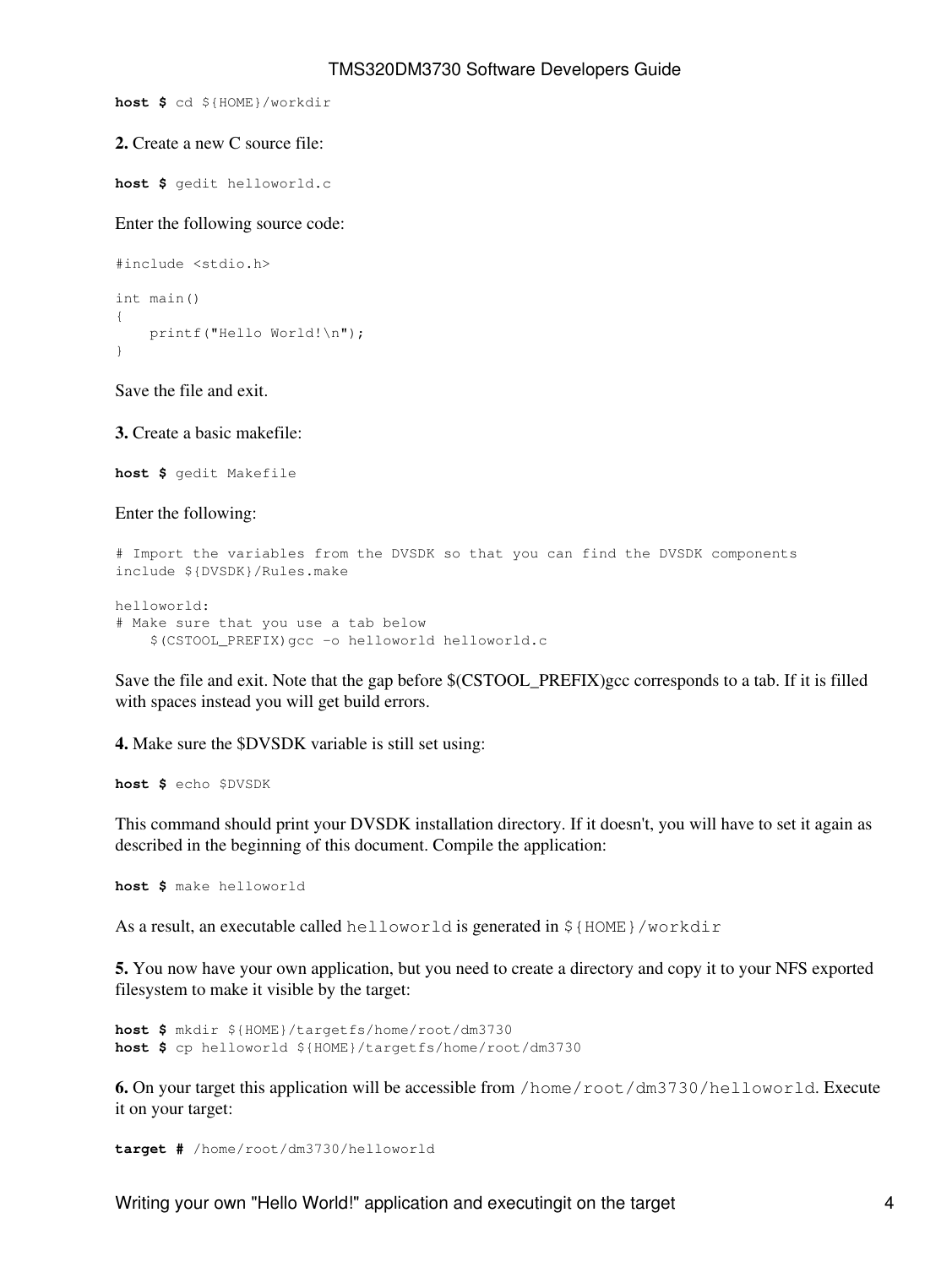You should now see the following output:

Hello World!

Congratulations! You now have your own basic application running on the target.

# <span id="page-4-0"></span>**Running the pre-installed applications on the target file system**

The filesystem comes with a number of prebuilt applications (which can be rebuilt inside the DVSDK). This section shows how to execute those applications in the provided filesystem.

A system wide loadmodule script is provided in the filesystem. This script loads the various TI kernel • modules as part of the Linux init process which are needed by the various applications provided in the filesystem. The file can be found in the following location on the target:

**target #** vi /etc/init.d/loadmodule-rc

The script leverages a new feature of CMEM 2.0 to use general purpose heaps instead of specific pools. More information on this can found in the [CMEM Overview](http://processors.wiki.ti.com/index.php/CMEM_Overview) on TI's embedded processor wiki page.

You can use the load/unload/restart parameter to load and unload the various TI kernel modules at any time by executing the following on the target:

**target #** /etc/init.d/loadmodule-rc start|stop|restart

## <span id="page-4-1"></span>**Running the DVSDK demos from the command line**

The DVSDK multimedia demos can be launched from the Matrix application launcher. There is a copy installed in your NFS mounted target filesystem as well. First enter the demo directory on your target:

**target #** cd /usr/share/ti/dvsdk-demos/

Then, load the kernel modules:

**target #** /etc/init.d/loadmodule-rc restart

You can quickly view information on options available to the demos using the -h option. For example:

```
target # ./encode -h
target # ./decode -h
```
Alternatively you can refer to even more detail in the documentation in these files:

```
target # cat encode.txt
target # cat decode.txt
```
After reading up on the options, you can execute the demos from the command line like this:

**target #** ./encode <options>

Running the pre-installed applications on the target file system  $\sim$  5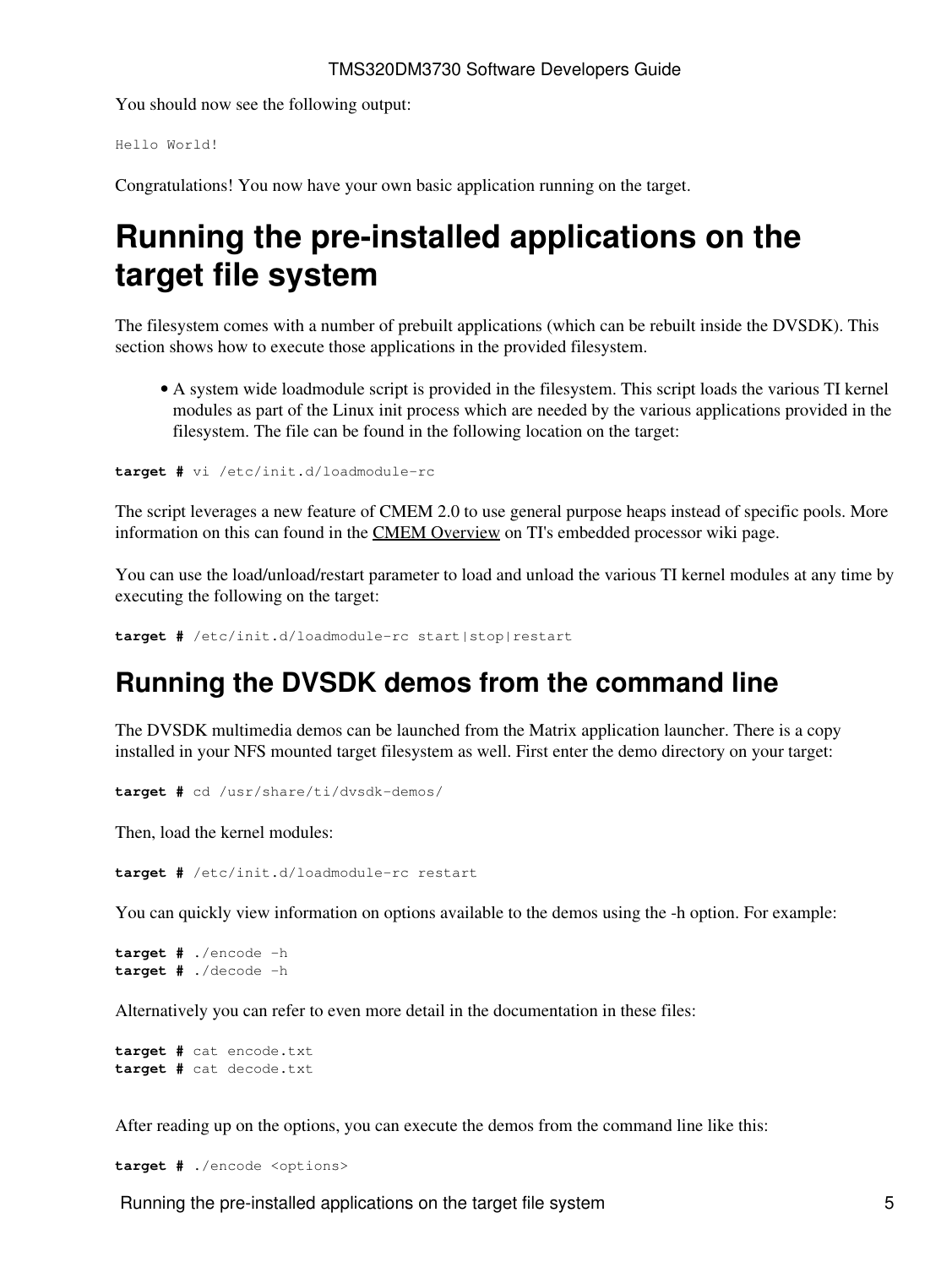**target #** ./decode <options>

Note that there are multimedia clips installed under  $/\text{usr}/\text{share}/\text{tid}$  data on the target.

If you prefer to run the demos using a graphical user interface (instead of the textual one), you can pass in the -o option to do so.

## <span id="page-5-0"></span>**Running the DSPLink examples**

The DSPLink comes with a few sample application. To run them enter this directory on the target

```
target # cd /usr/share/ti/ti-dsplink-examples/
```
Execute the following script to run the example application

```
target # ./ti-dsplink-examples-run.sh
```
The target terminal window will output the results of the examples executed. The examples can be run individually (vi ti-dsplink-examples-run.sh for proper parameters to individual examples).

## <span id="page-5-1"></span>**Running the C6Accel apps**

The C6Accel package comes with a small test application benchmarks all the DSP kernel APIs for fixed point and floating point calculations. To run the application, enter the following directory on the target:

**target #** cd /usr/share/ti/c6accel-apps/

Load the C6Accel specific kernel modules:

**target #** ./loadmodules\_omap3530\_c6accel.sh

Execute the following command to run the example application

**target #** ./c6accel\_app

The application benchmarks all the DSP kernel API calls in C6Accel and writes the benchmark data to file (benchmarking.txt) in the /usr/share/ti/c6accel-apps directory. To view the file, execute

**target #** vi /usr/share/ti/c6accel-apps/benchmarking.txt

## <span id="page-5-2"></span>**Running the DMAI apps**

The *Davinci Multimedia Application Interface* (DMAI) comes with small sample applications (including source code). To run them enter this directory on the target:

**target #** cd /usr/share/ti/ti-dmai-apps/

Then, load the kernel modules:

Running the DVSDK demos from the command line 6  $\sim$  6  $\sim$  6  $\sim$  6  $\sim$  6  $\sim$  6  $\sim$  6  $\sim$  6  $\sim$  6  $\sim$  6  $\sim$  6  $\sim$  6  $\sim$  6  $\sim$  6  $\sim$  6  $\sim$  6  $\sim$  6  $\sim$  6  $\sim$  6  $\sim$  6  $\sim$  6  $\sim$  6  $\sim$  6  $\sim$  6  $\sim$  6  $\sim$  6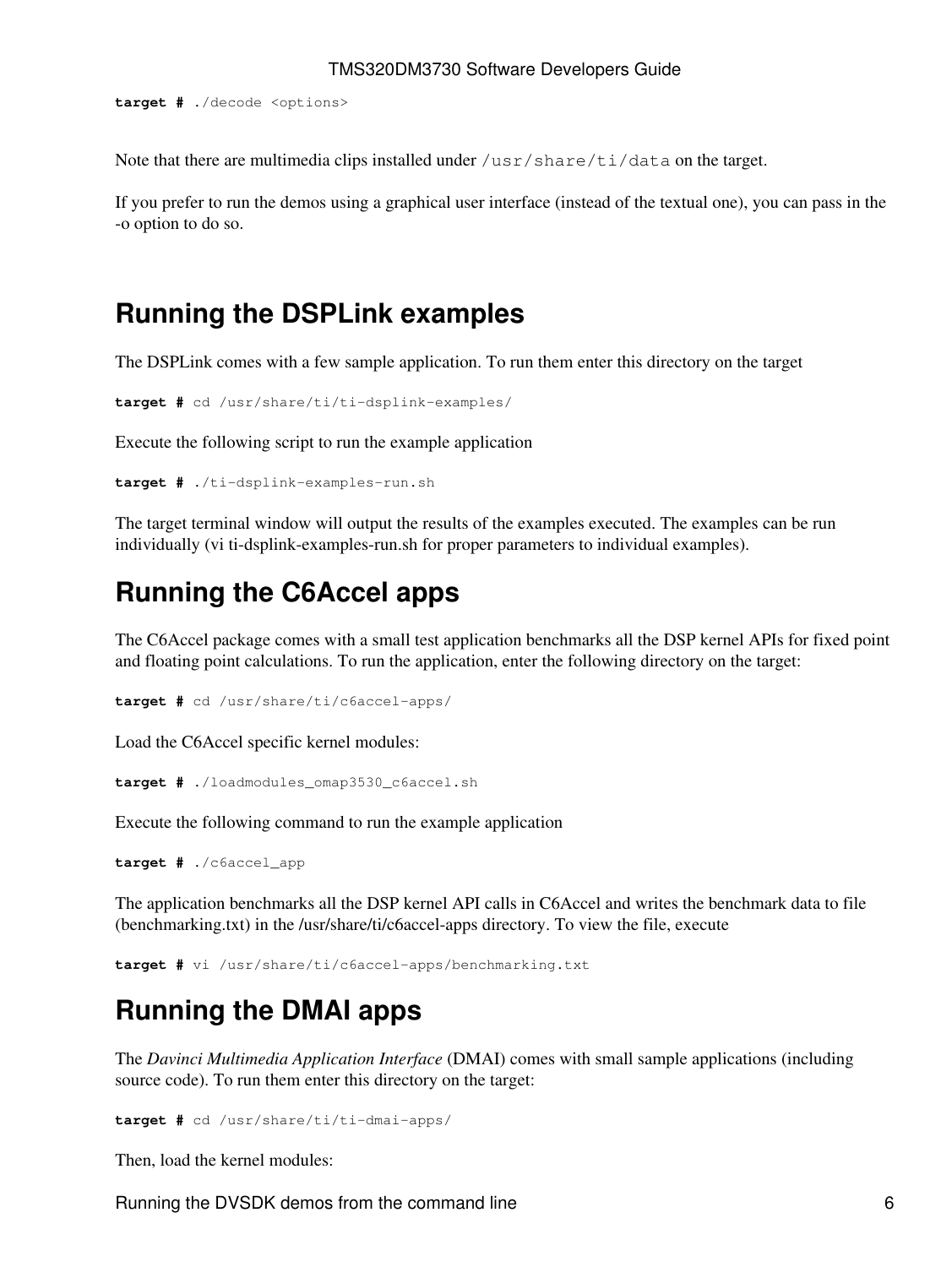**target #** /etc/init.d/loadmodule-rc restart

The DVSDK comes with DMAI, and the following example invocations are known to work. For more information on how to run DMAI applications, refer to the DMAI user guide shipped with the DMAI installation in the DVSDK. Hit Ctrl-C to terminate any example if needed.

#### <span id="page-6-0"></span>**Decode examples**

To decode a H.264 BP encoded video to a YUV file execute:

```
target # ./video_decode_io2_dm3730.x470MV -c h264dec \
-i /usr/share/ti/data/videos/davincieffect_480p30.264 -o h264_test_output.yuv
```
To decode a MPEG4 SP encoded video to a YUV file execute:

```
target # ./video_decode_io2_dm3730.x470MV -c mpeg4dec \
-i /usr/share/ti/data/videos/davincieffect_480p30.m4v -o mpeg4_test_output.yuv
```
To decode a MPEG2 MP encoded video to a YUV file execute:

```
target # ./video_decode_io2_dm3730.x470MV -c mpeg2dec \
-i /usr/share/ti/data/videos/davincieffect_480p30.m2v -o mpeg2_test_output.yuv
```
To decode a JPEG encoded image to a YUV file execute:

```
target # ./image_decode_io1_dm3730.x470MV -c jpegdec \
-i /usr/share/ti/data/images/remi003_422i.jpg -o jpeg_test_output.yuv
```
To decode a AAC encoded audio

```
target # ./audio_decode_io1_dm3730.x470MV -c aachedec \
-i /usr/share/ti/data/sounds/davincieffect_lc.aac -o aac_test_output.pcm
```
#### <span id="page-6-1"></span>**Encode examples**

To encode 30 frames of resolution 720x480 from a YUV file to an H.264 BP encoded file execute:

**target #** ./video\_encode\_io1\_dm3730.x470MV -c h264enc \  $-i$  h264 test output.yuv -o output.264 -r 720x480 -n 30

To encode 30 frames of resolution 720x480 from a YUV file to an MPEG4 SP encoded file execute:

```
target # ./video_encode_io1_dm3730.x470MV -c mpeg4enc \
-i mpeg4_test_output.yuv -o output.m4v -r 720x480 -n 30
```
To encode a YUV file to a JPEG encoded file execute:

```
target # ./image_encode_io1_dm3730.x470MV -c jpegenc -e encode \
-i jpeg_test_output.yuv -o Output.jpeg -r 720x576 \
--iColorSpace 3 --oColorSpace 1
```
The input parameters depends on the configuration of the input YUV file. In this case, the input file color space format is YUV422 ILE

Running the DMAI apps 7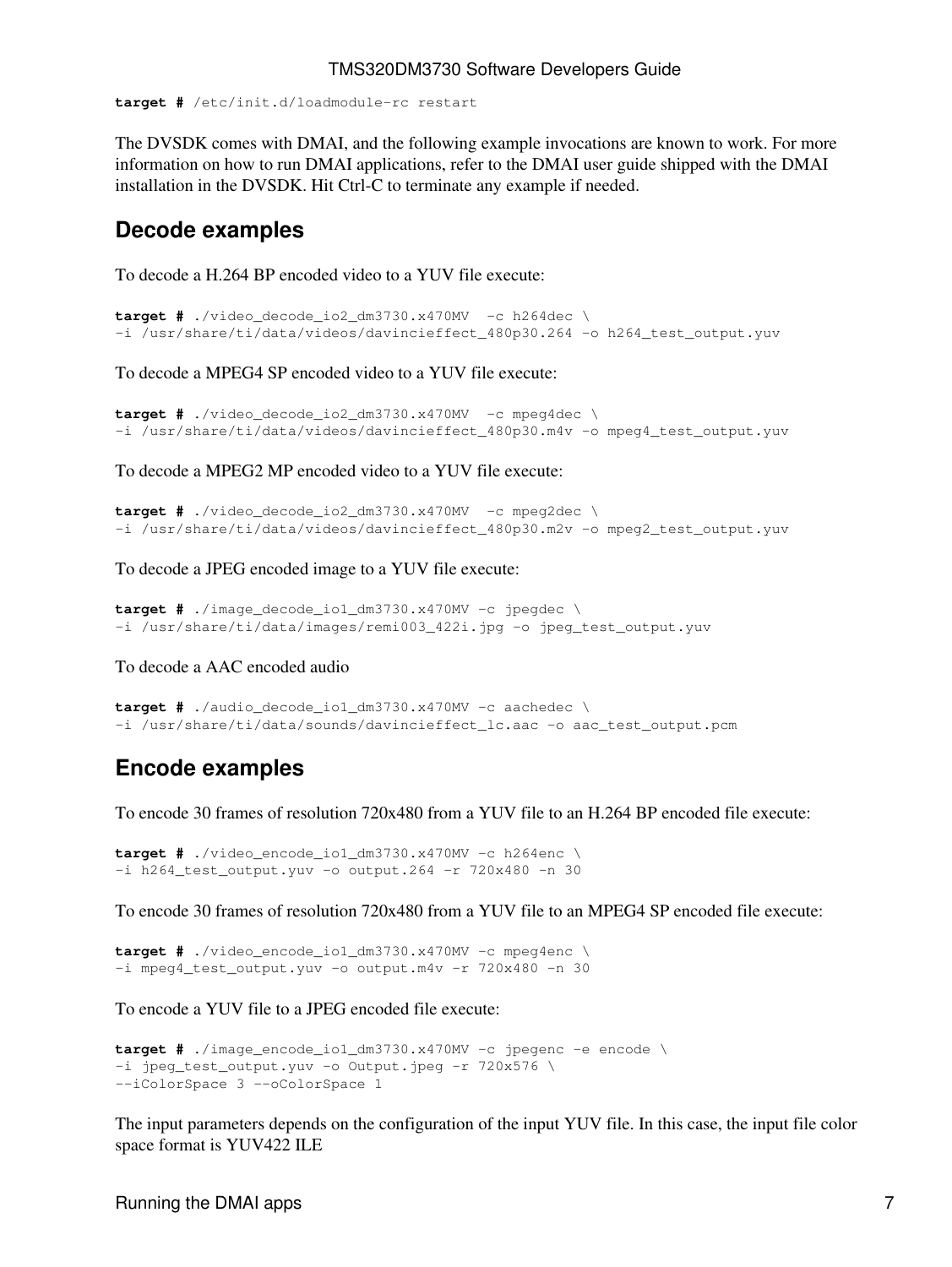To know more about the color space values as supported by the application, execute:

**target #** ./image\_encode\_io1\_dm3730.x470MV -h

#### <span id="page-7-0"></span>**Loopback examples**

To do video loopback from composite input to LCD output execute:

**target #** ./video\_loopback\_copy\_dm3730.x470MV -O lcd -I composite

To do video loopback from composite input to DVI output execute:

**target #** ./video\_loopback\_copy\_dm3730.x470MV -O dvi -I composite

To do video loopback from composite input to LCD output without copying the video frame execute:

**target #** ./video\_loopback\_dm3730.x470MV -O lcd -I composite

To resize D1 from composite input to CIF on LCD output execute:

**target #** ./video\_loopback\_resize\_dm3730.x470MV -r 352x288 -O lcd -I composite

### <span id="page-7-1"></span>**Display examples**

To display a test pattern at 720P 60fps on DVI output execute:

**target #** ./video\_display\_dm3730.x470MV -y 5 -O dvi

## <span id="page-7-2"></span>**Running the Digital Video Test Bench (DVTB)**

The DVTB allows you to tweak codec parameters using an interactive text based user interface and observe the result. The DVTB is particularly useful because it is allows to modify not only codec base parameters but also codec extended parameters.

To run it enter this directory on the target

```
target # cd /usr/share/ti/dvtb/
```
Then, load the kernel modules:

**target #** /etc/init.d/loadmodule-rc restart

First launch the dvtb

**target #** ./dvtb-r

At the dvtb prompt, enter the following commands to decode the first 30 frames in the davincieffect\_480p30.m2v file and write them to file output.yuv. This example illustrates how to modify codec base parameters.

```
<DVTB> $ setp engine name encodedecode
<DVTB> $ setp viddec2 maxWidth 720
```
Encode examples 8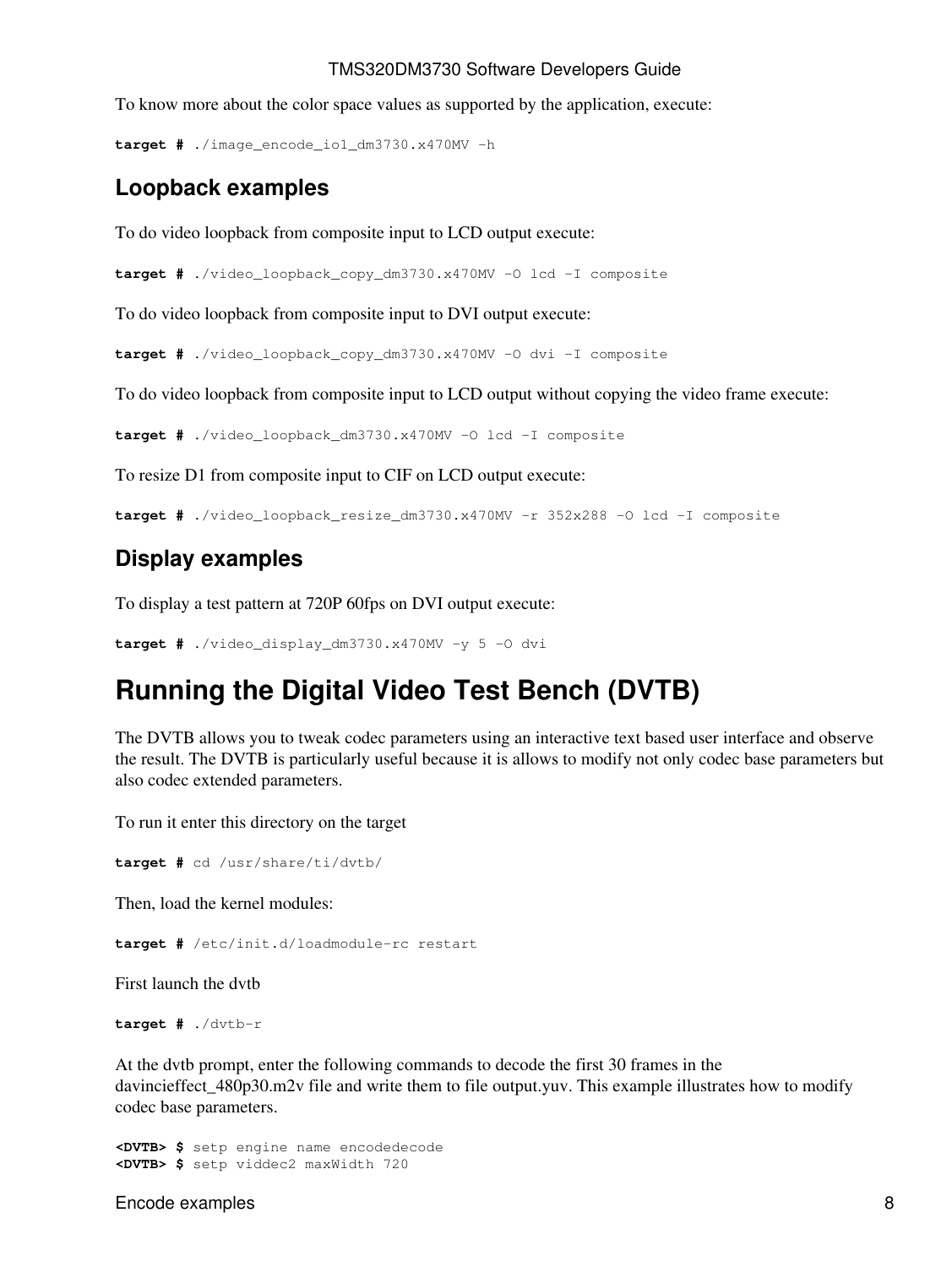```
<DVTB> $ setp viddec2 maxHeight 480
<DVTB> $ setp viddec2 numFrames 30
<DVTB> $ getp viddec2
<DVTB> $ func viddec2 -s /usr/share/ti/data/videos/davincieffect_480p30.m2v -t output.yuv
```
After completion of the decode process type "enter" to return to the "<DVTB> \$" prompt. Then, enter the following command to exit DVTB application

**<DVTB> \$** exit

There are scripts provided for some commonly used DVTB tests. These are under scripts folder under /usr/share/ti/dvtb. The scripts which have a codec specific name use extended parameters specific to that codec. For example scripts/h264enc1.dvs uses extended parameters for the h264 encoder codec.

To run the scripts execute

**target #** ./dvtb-r -s scripts/<*script-name*>.dvs

Please modify the scripts as needed with the correct path to the multimedia clip used.

### <span id="page-8-0"></span>**Running the Qt/Embedded examples**

The Qt embedded comes with some examples applications. To see the examples that are available, check out this directory on the target:

```
target # cd /usr/bin/qtopia/examples
target # ls
```
Execute the following command to run Qt/e calendar example application.

```
target # cd /usr/bin/qtopia/examples/richtext/calendar
target # ./calendar -qws -geometry 320x200+50+20
```
After you see the calendar interface, hit **CTRL-C** to terminate it or click on the **X** on the top right hand corner of the calendar window.

### <span id="page-8-1"></span>**Running GStreamer pipelines**

Load the kernel modules before running the below gstreamer pipelines:

**target #** /etc/init.d/loadmodule-rc restart

The DVSDK comes with GStreamer, and the following pipelines are known to work. You can construct your own pipelines, see [Gstreamer pipeline.](http://processors.wiki.ti.com/index.php/Example_GStreamer_Pipelines#OMAP3530) Refrain from using Ctrl-C to terminate gst pipelines as un-expected results may occur. Pipelines will terminate on their own.

This pipeline decodes AAC audio :

```
target # gst-launch filesrc location=/usr/share/ti/data/sounds/davincieffect_lc.aac \
! typefind ! TIAuddec1 ! alsasink -v
```
This pipeline decodes 720P MPEG-4 video:

Running the Digital Video Test Bench (DVTB) 9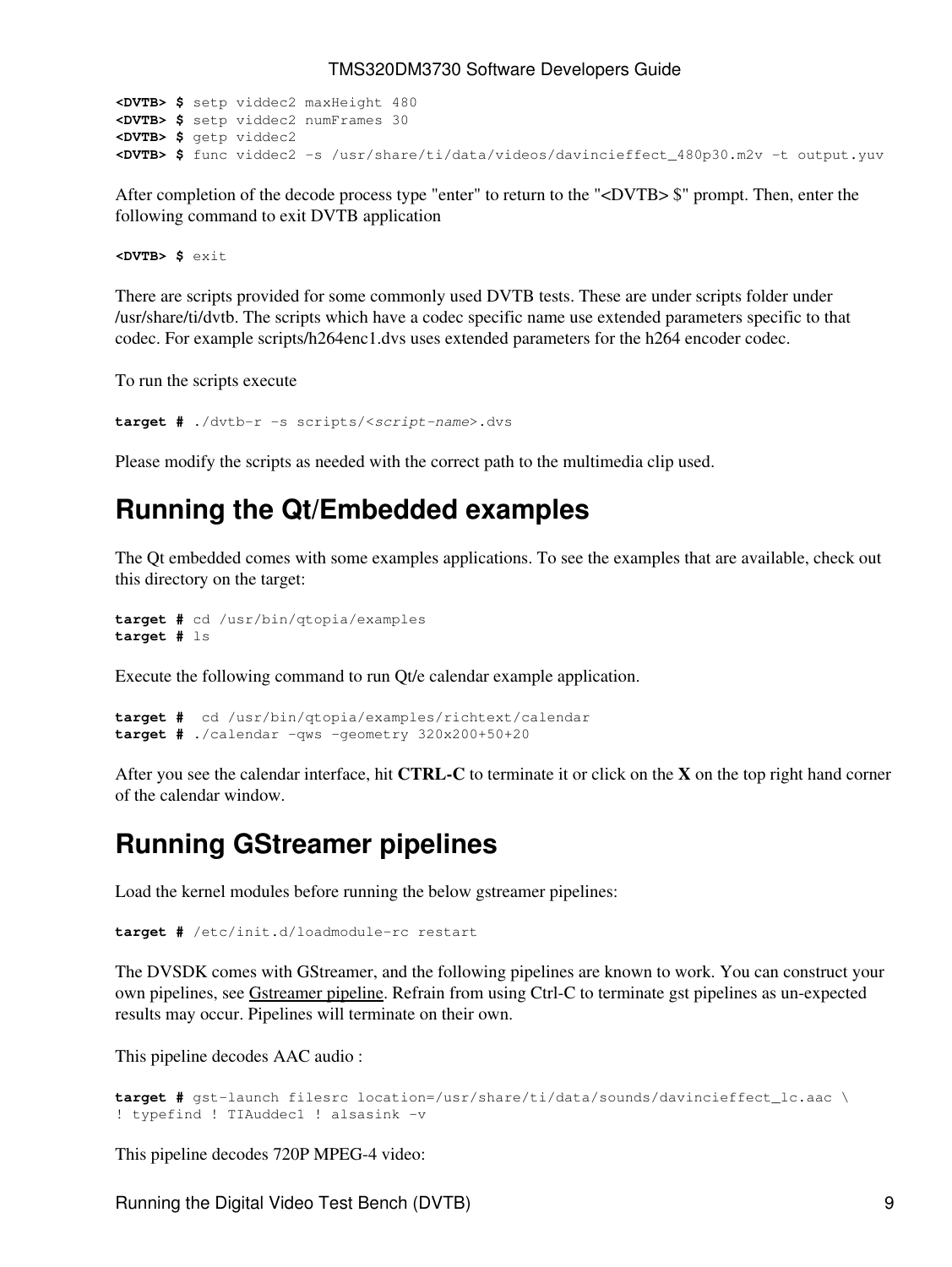**target #** gst-launch filesrc location=/usr/share/ti/data/videos/davincieffect.mpeg4 \ ! typefind ! mpeg4videoparse ! TIViddec2 padAllocOutbufs=TRUE ! queue ! tidisplaysink2 -v

This pipeline decodes 720P H.264 video:

```
target # gst-launch filesrc location=/usr/share/ti/data/videos/davincieffect.264 \
! typefind ! h264parse ! TIViddec2 padAllocOutbufs=TRUE ! queue ! tidisplaysink2 -v
```
This pipeline decodes 720P MPEG-2 video:

```
target # gst-launch filesrc location=/usr/share/ti/data/videos/davincieffect.m2v \
! typefind ! mpegvideoparse ! TIViddec2 padAllocOutbufs=TRUE ! queue ! tidisplaysink2 -v
```
This pipeline decodes 720P MP4 video :

```
target # gst-launch filesrc location=/usr/share/ti/data/videos/davincieffect_h264_aac.mp4 \
! qtdemux name=demux demux.audio_00 ! queue max-size-buffers=8000 max-size-time=0 \
max-size-bytes=0 ! TIAuddec1 ! alsasink demux.video_00 ! queue \
! TIViddec2 padAllocOutbufs=TRUE ! queue ! tidisplaysink2 -v
```
This pipeline encodes 720P video color pattern generated by videotestsrc in MPEG-4:

```
target # gst-launch videotestsrc num-buffers=100 ! \
'video/x-raw-yuv,width=1280,height=720,format=(fourcc)UYVY' ! TIVidenc1 codecName=mpeg4enc \
engineName=codecServer ! filesink location=sample.m4v
```
This pipeline encodes 720P video color pattern generated by videotestsrc in H.264:

```
target # gst-launch videotestsrc num-buffers=100 ! \
'video/x-raw-yuv,width=1280,height=720,format=(fourcc)UYVY' ! TIVidenc1 codecName=h264enc \
engineName=codecServer ! filesink location=sample.264
```
**NOTE: tidisplaysink2 is an experimental sink and intended to replace TIDmaiVideoSink. For more information run gst-inspect tidisplaysink2 on target to see various properties.**

### <span id="page-9-0"></span>**Running 3D Graphics Demos**

The 3d graphics demos can be executed from the Matrix application launcher. There is a copy installed in your NFS mounted target filesystem as well. First enter the graphics demo directory on your target:

```
target # cd /usr/bin/SGX/demos/Raw
```
This folder contains both the OPENGL ES1.0 and ES2.0 demos. To execute, perform the following on the target

**target #** ./OGLESFur

This will execute the OGLESFur demo. Press 'q' on the host machine console window (TeraTerm or HyperTerminal or Minicom) to stop the demo.

Similarly, other demos could be executed. Press 'q' to stop the demo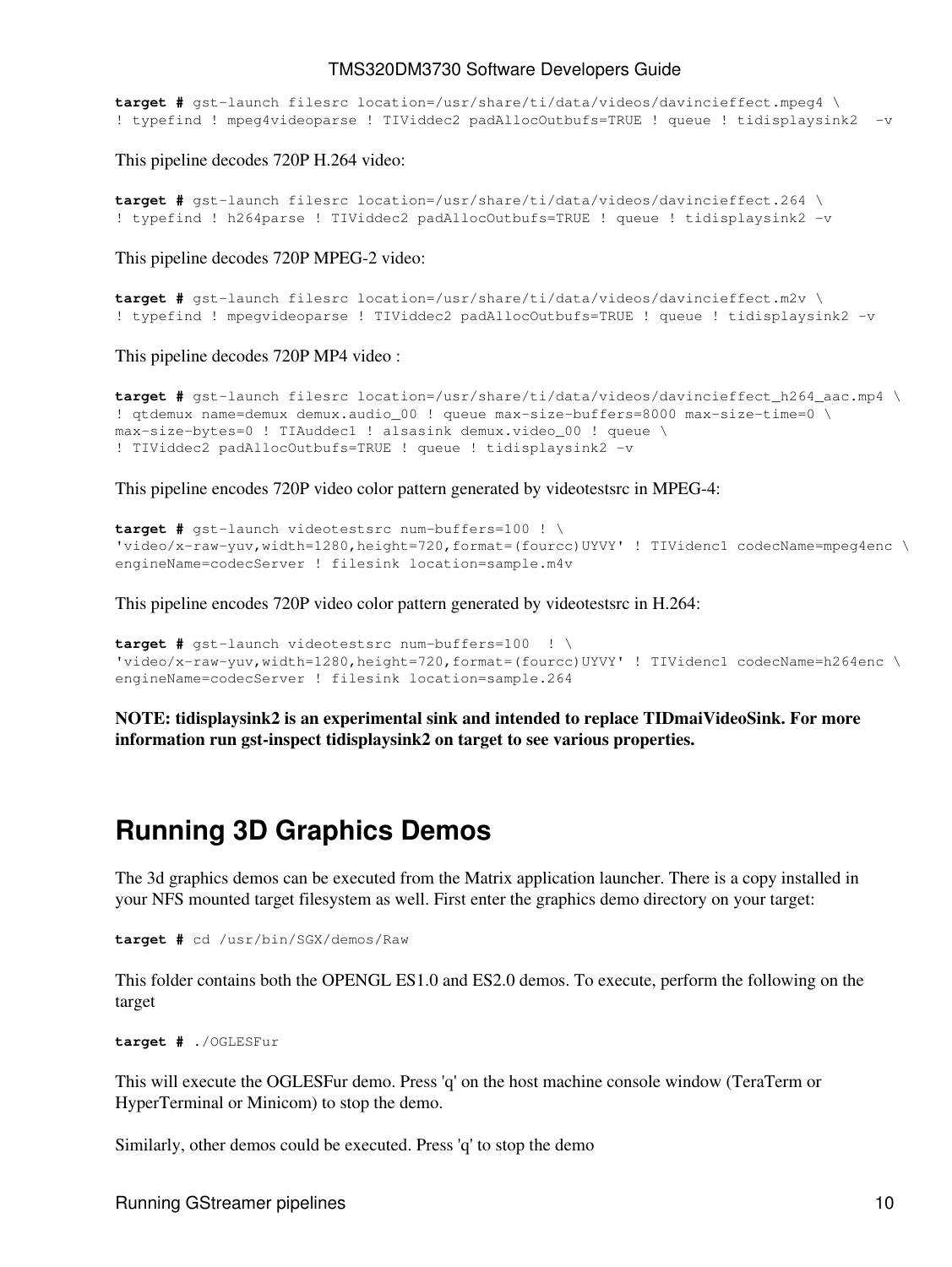# <span id="page-10-0"></span>**DVSDK software overview and support**



**Overview of the DVSDK Software stack**

The DVSDK contains many software components. Some are developed by Texas Instruments (*blue* in the diagram above) and some are developed in and by the open source community (*grey* in the diagram above). TI contributes, and sometimes even maintains, some of these open source community projects, but the support model is different from a project developed solely by TI. The table below lists how to get support for each component.

| Component(s)                                                                                                                                                                       | <b>Type</b>                                          | <b>Support</b>                                                                                                                                                |
|------------------------------------------------------------------------------------------------------------------------------------------------------------------------------------|------------------------------------------------------|---------------------------------------------------------------------------------------------------------------------------------------------------------------|
| DVSDK demos, Codec Engine, Multimedia<br>Codecs, Platform Support Package, Neon<br>accelerated Qt, Accelerated OpenGL,<br>Framework Components, DSP/BIOS,<br>DSPLink, c6accel etc. | <b>Texas</b><br>Instruments<br>Developed<br>Software | In addition to the support channels<br>listed at #TI Worldwide Technical<br>Support you can use the following<br>support channels:                            |
|                                                                                                                                                                                    |                                                      | The community Linux forum is<br>monitored by TI support and<br>engineering teams and can be used for<br>asking questions about development<br>using this SDK. |
|                                                                                                                                                                                    |                                                      | The multimedia codecs forum is a<br>separate forum for discussing the                                                                                         |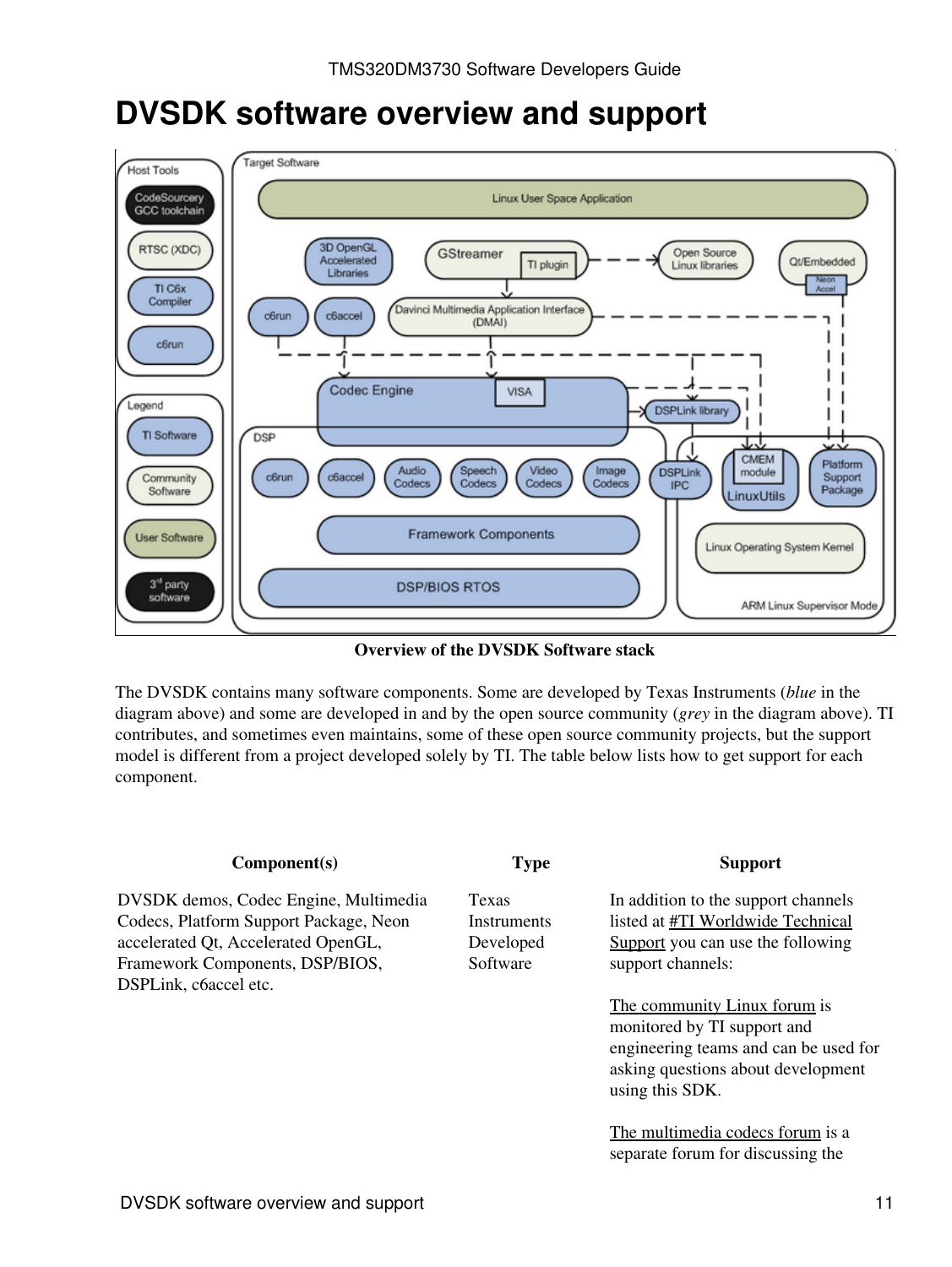multimedia codecs.

If you have a bug tracking number (starting with *SDOCM*) you can track the issue using [the SDOWP bug](https://cqweb.ext.ti.com/cqweb/main?command=GenerateMainFrame&service=CQ&schema=SDo-Web&contextid=SDOWP&username=readonly&password=readonly) [tracking web access](https://cqweb.ext.ti.com/cqweb/main?command=GenerateMainFrame&service=CQ&schema=SDo-Web&contextid=SDOWP&username=readonly&password=readonly)

| Davinci Multimedia Application Interface    | Open Source<br>Project | <b>DMAI</b> community project      |
|---------------------------------------------|------------------------|------------------------------------|
| <b>GStreamer</b>                            | Open Source<br>Project | <b>GStreamer community project</b> |
| GStreamer plugin for accelerated multimedia | Open Source<br>Project | gst-ti community project           |
| Qt/Embedded                                 | Open Source<br>Project | Ot/Embedded community project      |
| RTSC (XDC)                                  | Open Source<br>Project | <b>RTSC</b> community project      |
| Linux kernel                                | Open Source<br>Project | Linux kernel community project     |

## <span id="page-11-0"></span>**TI Worldwide Technical Support**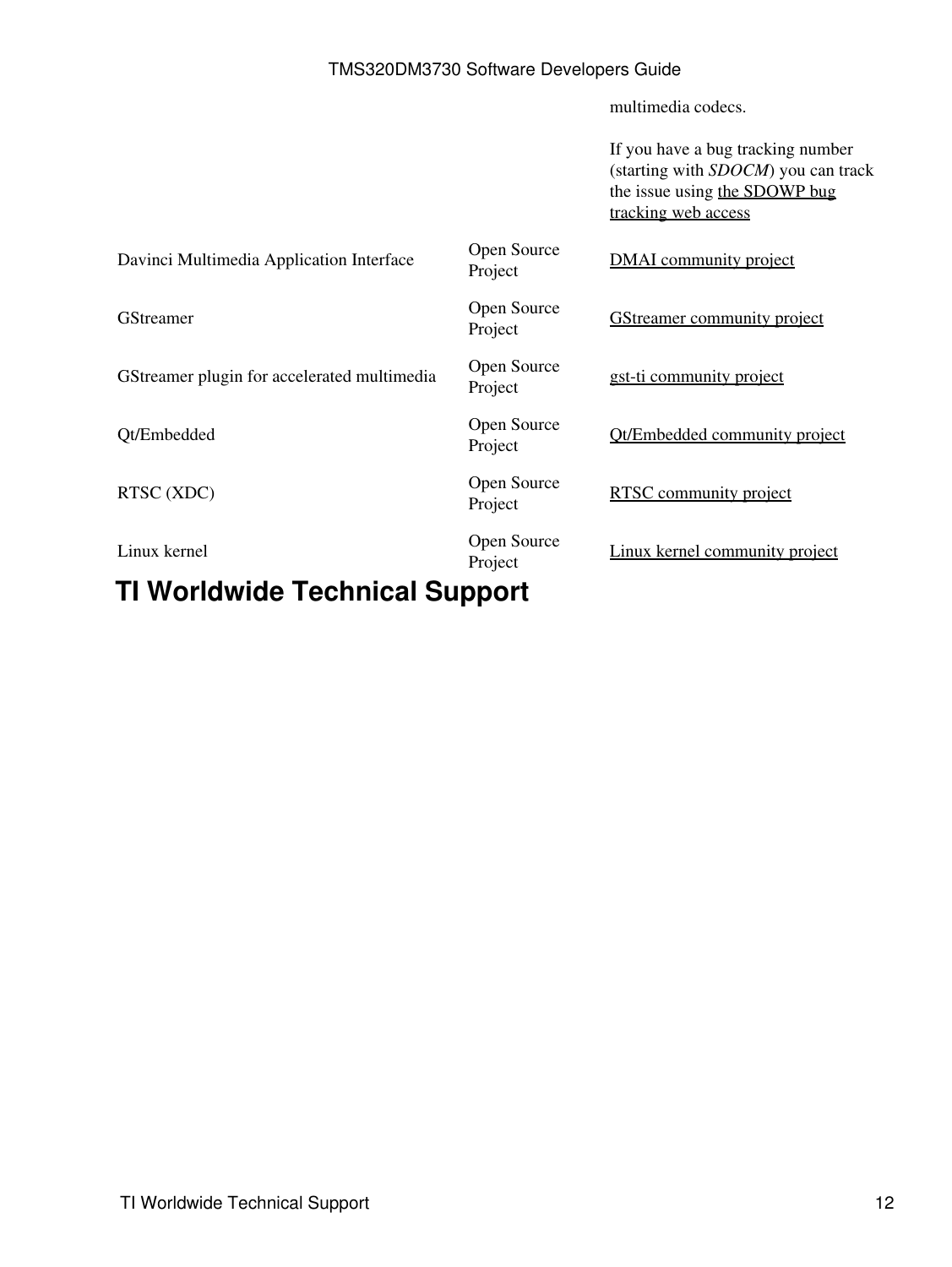#### Internet

**TI Semiconductor Product Information Center Home Page** support.ti.com

TI Semiconductor KnowledgeBase Home Page support.ti.com/sc/knowledgebase

#### **Product Information Centers**

| Americas                                                      | Phone           |                     | +1(972) 644-5580                                                  |                                    |                                                                                                                                                                                                                                                                                                                                                                                                                                                                           |
|---------------------------------------------------------------|-----------------|---------------------|-------------------------------------------------------------------|------------------------------------|---------------------------------------------------------------------------------------------------------------------------------------------------------------------------------------------------------------------------------------------------------------------------------------------------------------------------------------------------------------------------------------------------------------------------------------------------------------------------|
| Brazil                                                        | Phone           |                     | 0800-891-2616                                                     |                                    |                                                                                                                                                                                                                                                                                                                                                                                                                                                                           |
| Mexico                                                        | Phone           |                     | 0800-670-7544                                                     |                                    |                                                                                                                                                                                                                                                                                                                                                                                                                                                                           |
|                                                               | Fax             |                     | +1(972) 927-6377                                                  |                                    |                                                                                                                                                                                                                                                                                                                                                                                                                                                                           |
|                                                               | Internet/E-mail |                     |                                                                   | support.fi.com/sc/pic/americas.htm |                                                                                                                                                                                                                                                                                                                                                                                                                                                                           |
| Europe, Middle East and Africa<br>Phone                       |                 |                     |                                                                   |                                    |                                                                                                                                                                                                                                                                                                                                                                                                                                                                           |
| European Free Call<br>International<br><b>Russian Support</b> |                 | +7 (4) 95 98 10 701 | 00800-ASK-TEXAS (00800 275 83927)<br>+49 (0) 8161 80 2121         |                                    |                                                                                                                                                                                                                                                                                                                                                                                                                                                                           |
|                                                               |                 |                     |                                                                   |                                    | Note: The European Free Call (Toll Free) number is not active in all countries. If you have<br>technical difficulty calling the free call number, please use the international number above.                                                                                                                                                                                                                                                                              |
| Fax                                                           |                 |                     | +(49) (0) 8161 80 2045                                            |                                    |                                                                                                                                                                                                                                                                                                                                                                                                                                                                           |
| Internet                                                      |                 |                     | support.ti.com/sc/pic/euro.htm                                    |                                    |                                                                                                                                                                                                                                                                                                                                                                                                                                                                           |
| Japan<br>Earc                                                 |                 |                     |                                                                   |                                    |                                                                                                                                                                                                                                                                                                                                                                                                                                                                           |
| International<br>Internet/E-mail                              |                 | +61-3-3344-5317     |                                                                   | Domestic                           | 0120-81-0036                                                                                                                                                                                                                                                                                                                                                                                                                                                              |
| International                                                 |                 |                     | support.ti.com/sc/pic/japan.htm                                   |                                    |                                                                                                                                                                                                                                                                                                                                                                                                                                                                           |
| Domestic                                                      |                 | www.tij.co.jp/pic   |                                                                   |                                    |                                                                                                                                                                                                                                                                                                                                                                                                                                                                           |
| Asia                                                          |                 |                     |                                                                   |                                    |                                                                                                                                                                                                                                                                                                                                                                                                                                                                           |
| Phone                                                         |                 |                     |                                                                   |                                    |                                                                                                                                                                                                                                                                                                                                                                                                                                                                           |
| International                                                 |                 | +91-80-41381665     |                                                                   |                                    |                                                                                                                                                                                                                                                                                                                                                                                                                                                                           |
| <b>Domestic</b>                                               |                 | Toll-Free Number    |                                                                   |                                    | <b>Toll-Free Number</b>                                                                                                                                                                                                                                                                                                                                                                                                                                                   |
| Australia                                                     |                 | 1-800-999-064       |                                                                   | Malaysia                           | 1-800-80-3973                                                                                                                                                                                                                                                                                                                                                                                                                                                             |
| China                                                         |                 | 800-820-8682        |                                                                   | <b>New Zealand</b>                 | 0600-446-934                                                                                                                                                                                                                                                                                                                                                                                                                                                              |
| Hong Kong                                                     |                 | 800-96-5941         |                                                                   | Philippines                        | 1-800-765-7404                                                                                                                                                                                                                                                                                                                                                                                                                                                            |
| India                                                         |                 | 1-800-425-7888      |                                                                   | Singapore                          | 800-886-1028                                                                                                                                                                                                                                                                                                                                                                                                                                                              |
| Indonesia                                                     |                 | 001-803-8861-1006   |                                                                   | Taiwan                             | 0800-006800                                                                                                                                                                                                                                                                                                                                                                                                                                                               |
| Korea                                                         |                 | 060-551-2804        |                                                                   | Thailand                           | 001-800-886-0010                                                                                                                                                                                                                                                                                                                                                                                                                                                          |
| Fax                                                           |                 | +666-2-2378-6808    |                                                                   | F-mail                             | tiasia@ti.com                                                                                                                                                                                                                                                                                                                                                                                                                                                             |
| Internet                                                      |                 |                     | support.ti.com/sc/pic/asia.htm                                    |                                    | ti-china@ti.com                                                                                                                                                                                                                                                                                                                                                                                                                                                           |
|                                                               |                 |                     |                                                                   |                                    | <b>C093008</b>                                                                                                                                                                                                                                                                                                                                                                                                                                                            |
|                                                               |                 |                     |                                                                   |                                    | Important Notice: The products and services of Texas Instruments incorporated and its subsidiaries described                                                                                                                                                                                                                                                                                                                                                              |
| This approval, warranty or endorsement thereof.               |                 |                     |                                                                   |                                    | herein are sold subject to TI's standard terms and conditions of sale. Customers are advised to dotain the most<br>current and complete information about 11 products and services before plading orders. Ti assumes no ilability for<br>applications assistance, customer's applications or product designs , software performance, or infringement of<br>patents. The publication of information regarding any other company's products or services does not constitute |
|                                                               |                 |                     | The platform bar and DaYinci are trademarks of Texas instruments. |                                    |                                                                                                                                                                                                                                                                                                                                                                                                                                                                           |

All other trademarks are the property of their respective owners.

510850-40018<br>SPRM352A

Τ

© 2009 Texas Instruments Incorporated

# <span id="page-12-0"></span>**Creating a Linux application**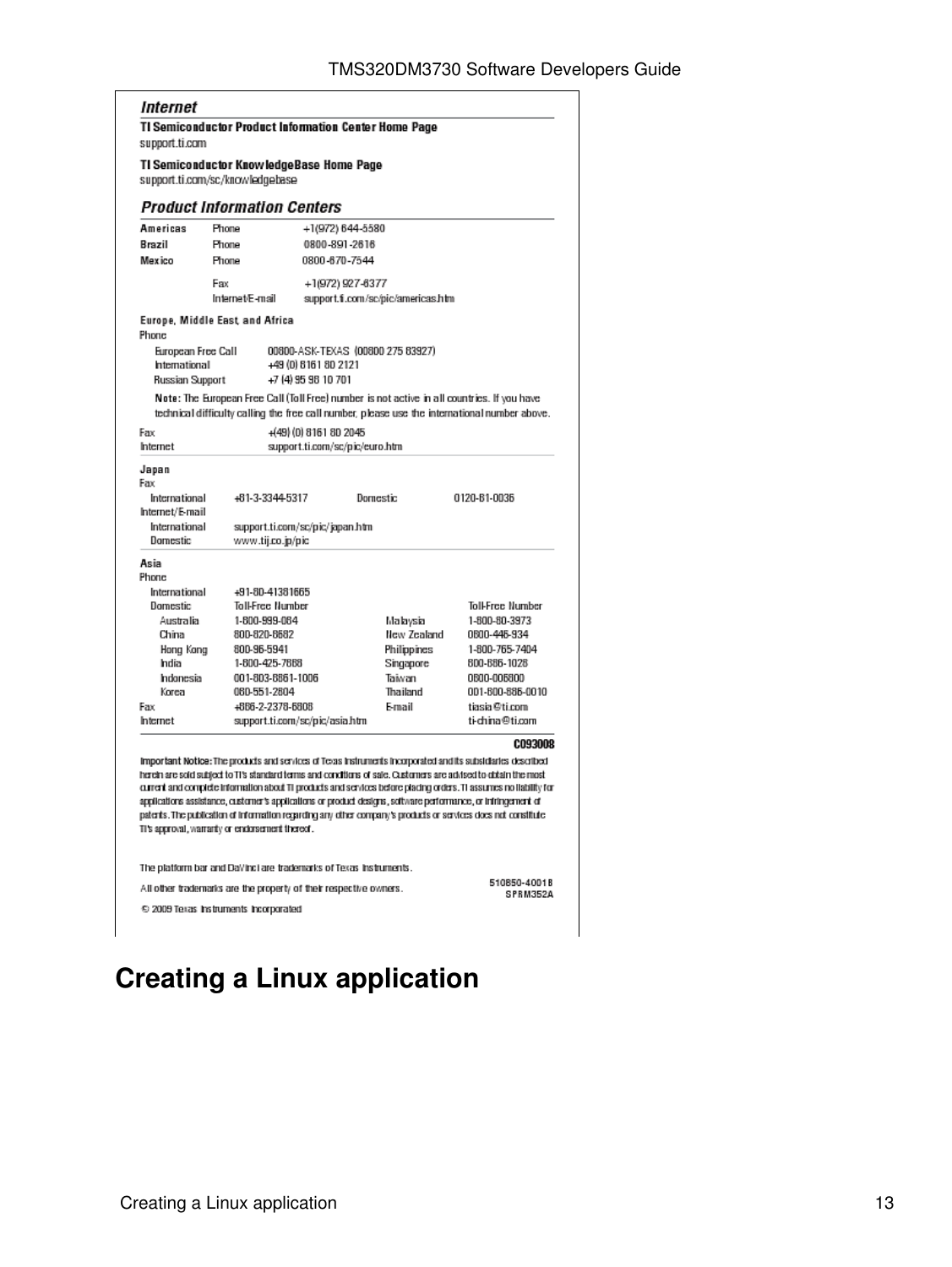

**Overview of a basic Linux application component usage**

While creating a basic Linux application you are typically using the following components of the stack (the rest are greyed out above):

| <b>Component</b>                   | Purpose in this application                                                               | <b>Location in the DVSDK</b>                                                                  |
|------------------------------------|-------------------------------------------------------------------------------------------|-----------------------------------------------------------------------------------------------|
| GCC toolchain                      | Cross compiler for generating<br><b>ARM Linux binaries.</b>                               | linux-devkit directory under the DVSDK                                                        |
| Open Source<br>Linux libraries     | Provides libraries such as<br>libpng, libusb, libz, libcurl etc.                          | linux-devkit/arm-arago-linux-gnueabi/lib and<br>linux-devkit/arm-arago-linux-gnueabi/usr/lib/ |
| Platform<br><b>Support Package</b> | Provides device drivers for the<br>EVM and documentation and<br>examples to support them. | psp                                                                                           |
| Linux kernel                       | The Linux kernel with the PSP<br>device drivers                                           | psp/linux-kernel-source                                                                       |

You can find examples all over the web on how to write this type of application. The PSP examples are a good reference on how to access the peripheral drivers specific to this platform.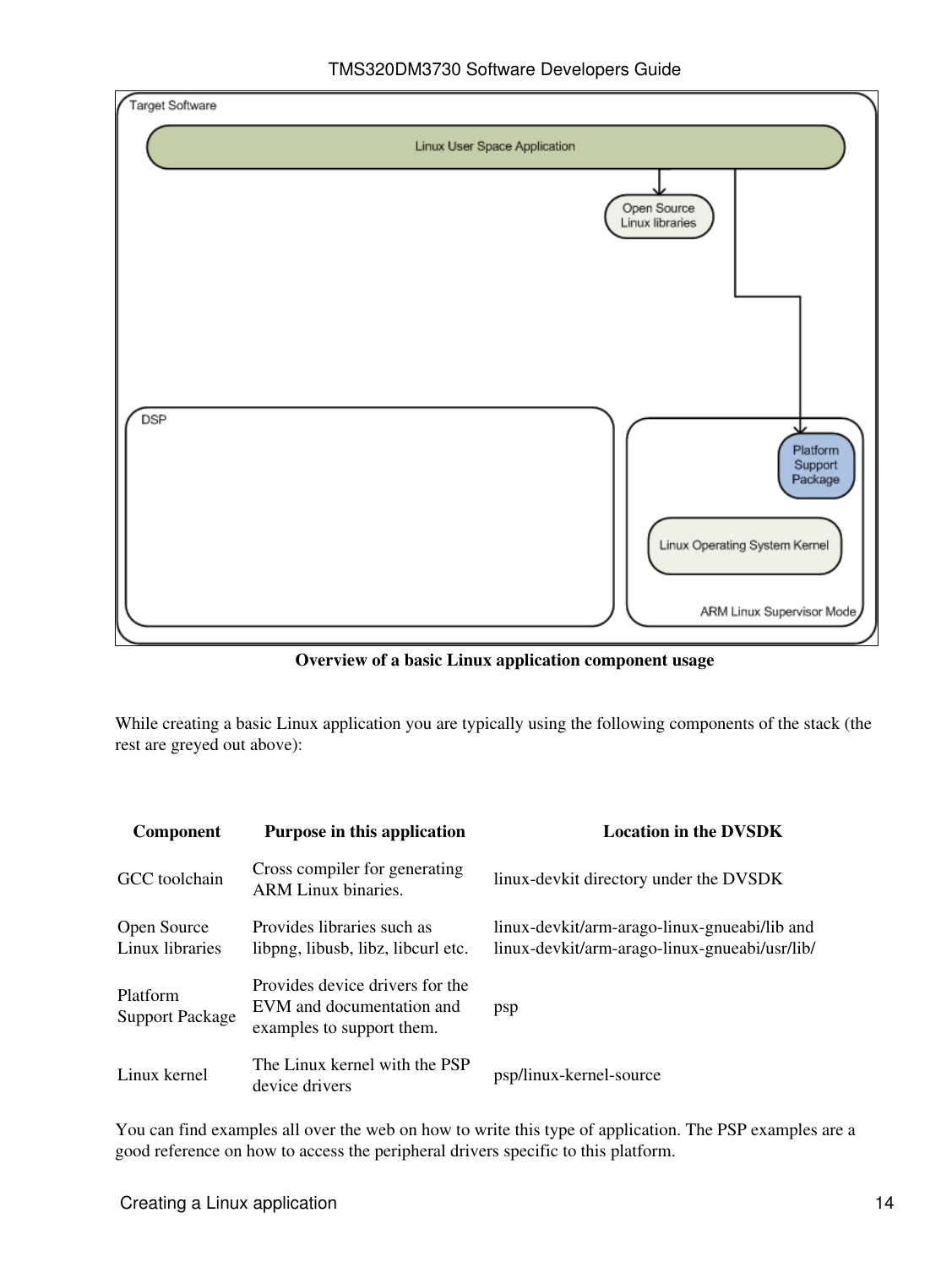## <span id="page-14-0"></span>**Creating a DSPLink application**



**Overview of a DSPlink application component usage**

DSPLink is foundation software for the inter-processor communication across the GPP-DSP boundary. It provides a generic API that abstracts the characteristics of the physical link connecting GPP and DSP from the applications. It eliminates the need for customers to develop such link from scratch and allows them to focus more on application development. This software can be used across platforms:

- Using SoC (System on Chip) with GPP and one DSP.
- With discrete GPP and DSP.

DSPLink provides several features and capabilities that make it easier and more convenient for developers using a multi-core system:

- Provides a generic API interface to applications
- Hides platform/hardware specific details from applications
- Hides GPP operating system specific details from applications, otherwise needed for talking to the hardware (e.g. interrupt services)
- Applications written on DSPLink for one platform can directly work on other platforms/OS combinations requiring no or minor changes in application code
- Makes applications portable
- Allows flexibility to applications of choosing and using the most appropriate high/low level protocol
- Provides scalability to the applications in choosing only required modules from DSPLink.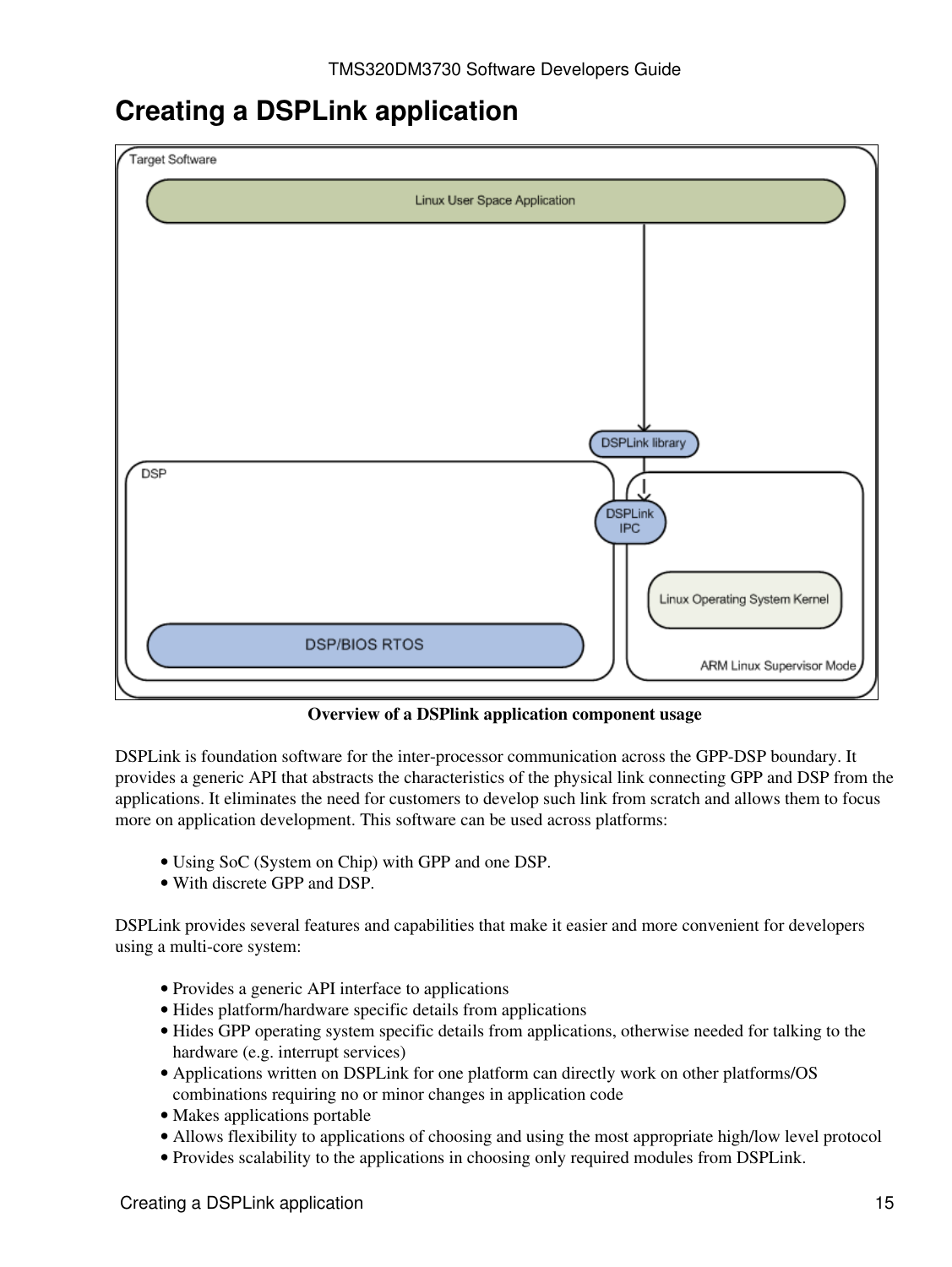In addition to the components used for the basic Linux app, these are used (and the rest is greyed out in the diagram above):

| <b>Component</b>                                  | Purpose in this application                                                                        | <b>Location in the</b><br><b>DVSDK</b> |
|---------------------------------------------------|----------------------------------------------------------------------------------------------------|----------------------------------------|
| <b>DSP/BIOS</b>                                   | Real-Time Operation System for TI DSPs                                                             | $dsphios_x_xx_xx_xx_xx$                |
| <b>DSPLink</b>                                    | GPP to DSP processor communication link for passing<br>messages and data in multiprocessor systems | $dsplink_x_xx_xx_xx_xx$                |
| C <sub>6000</sub> Code<br><b>Generation Tools</b> | TI DSP code generation tools                                                                       | $cgt6x_x_x_x_x$                        |
|                                                   | Good application examples to start from include:                                                   |                                        |

- The sample applications (dsplink\_x\_xx\_xx\_xx/dsplink/gpp/src/samples and dsplink\_x\_xx\_xx/dsplink/dsp/src/samples) provide simpler and smaller examples on how to use DSPLlink.
- On some platforms, an Audio SOC example application (audio\_soc\_example\_x\_xx\_xx\_xx) is delivered that leverages DSPLink to perform audio processing and output the data via the DSP peripheral drivers. This example illustrates how DSP-side peripheral drivers run in conjunction with the Linux kernel application on a ARM processor. More information on this example can be found at [http://processors.wiki.ti.com/index.php/Audio\\_Soc\\_example](http://processors.wiki.ti.com/index.php/Audio_Soc_example)

# <span id="page-15-0"></span>**Creating a C6Run application**



**Overview of a basic C6Run application component usage**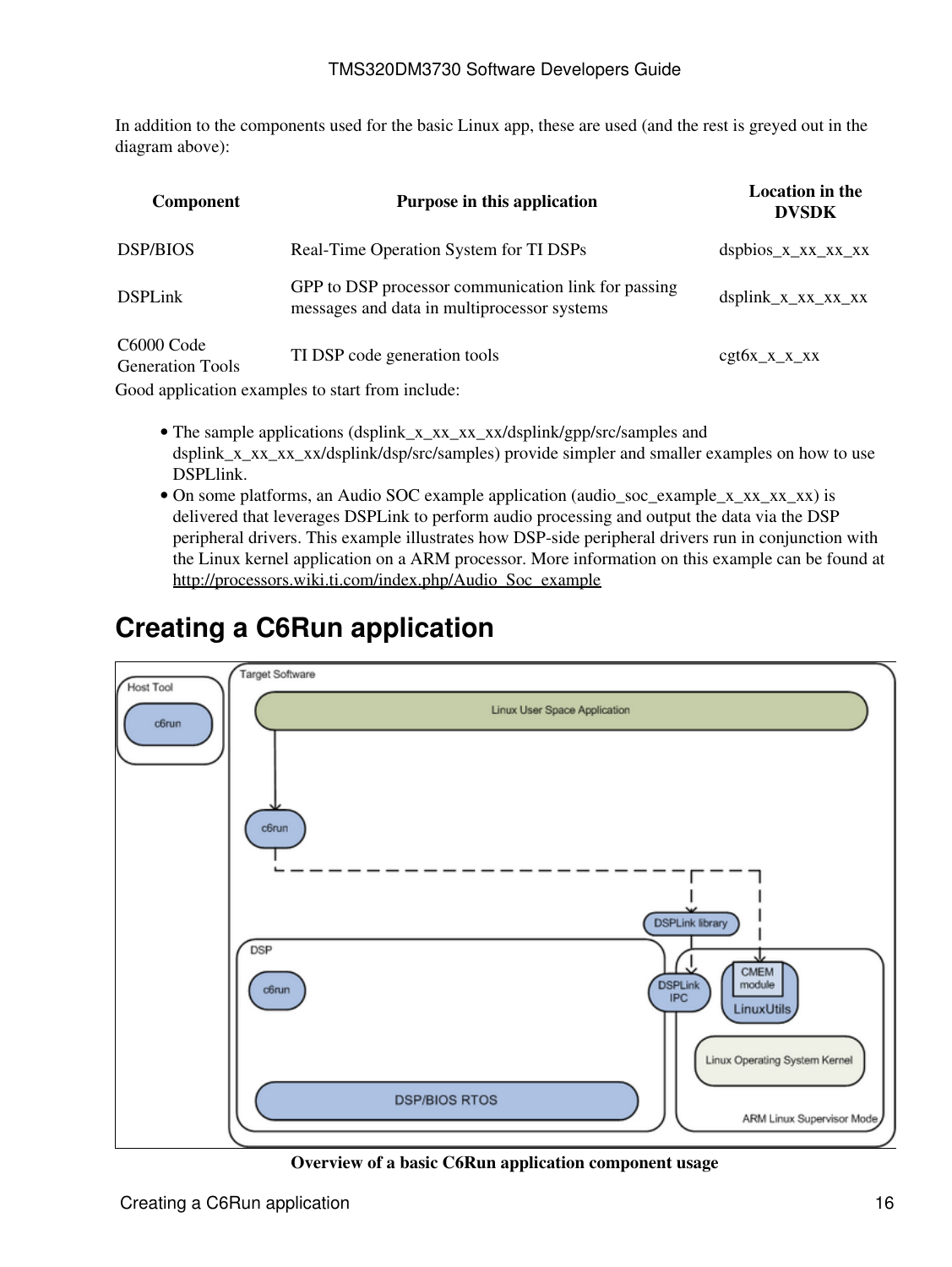The C6Run package is to ease initial development and loading of DSP code for ARM developers who are familiar with building applications for the Linux OS using an ARM GCC cross-compiler. The project consists of two main components:

- 1. A build system to create back-end libraries from the various TI software technologies and the code of the C6Run project itself
- 2. Front-end scripts that wrap the TI C6000 code generation tools in a GCC-like interface and also make use of the back-end build system to create ARM-side executables or libraries that transparently make use of the DSP.

There are two uses of the C6Run project, exposed through two different front-end scripts. They are called **C6RunLib** and **C6RunApp**.

- C6RunLib works to build a static ARM library from C source files that can be linked with an ARM application and provide access to the DSP when library functions are called. This allows the user to keep portions of the application on the ARM and move other portions to the DSP.
- C6RunApp tool acts as a cross-compiler for the DSP, allowing portable C applications to be rebuilt for the C6000 DSP core of various Texas Instruments heterogeneous (ARM+DSP) processors. The C6RunApp front-end consists of a single script, called c6runapp-cc. This use of this script matches, as much as possible, the use of GCC. It can compile C code to C6000 object files and link the C6000 object files into an application. When performing linking operations, the tool makes use of a number of steps (including linking using the C6000 code generation tools) to create an ARM-side executable from the DSP object files.

In addition to the components used for the Linux app, these are used (and the rest is greyed out in the diagram above):

| Component                         | Purpose in this application                                                                                                                                                                                       | <b>Location in the DVSDK</b>   |
|-----------------------------------|-------------------------------------------------------------------------------------------------------------------------------------------------------------------------------------------------------------------|--------------------------------|
| LinuxUtils                        | Linux specific utilities for Framework<br>Components, used for allocating physically<br>contiguous memory (CMEM module, see this wiki<br>topic for more information) for sharing data<br>between the ARM and DSP. | linuxutils_xx_xx_xx_xx         |
| RTSC (XDC)                        | Tool required to configure and build DSP/BIOS<br>real-time kernel for the DSP.                                                                                                                                    | xdctools_xx_xx_xx_xx           |
| Local Power<br>Manager            | TI power management package (not required for all<br>platforms)                                                                                                                                                   | local_power_manager_x_xx_xx_xx |
| <b>DSP/BIOS</b>                   | Real-Time Operation System for TI DSPs                                                                                                                                                                            | $dsphios_x_xx_xx_xx_xx$        |
| <b>DSPLink</b>                    | GPP to DSP processor communication link for<br>passing messages and data in multiprocessor<br>systems                                                                                                             | $dsplink_x_xx_xx_xx_xx$        |
| C6000 Code<br>Generation<br>Tools | TI DSP code generation tools                                                                                                                                                                                      | $cgt6x_x_x_x_x$                |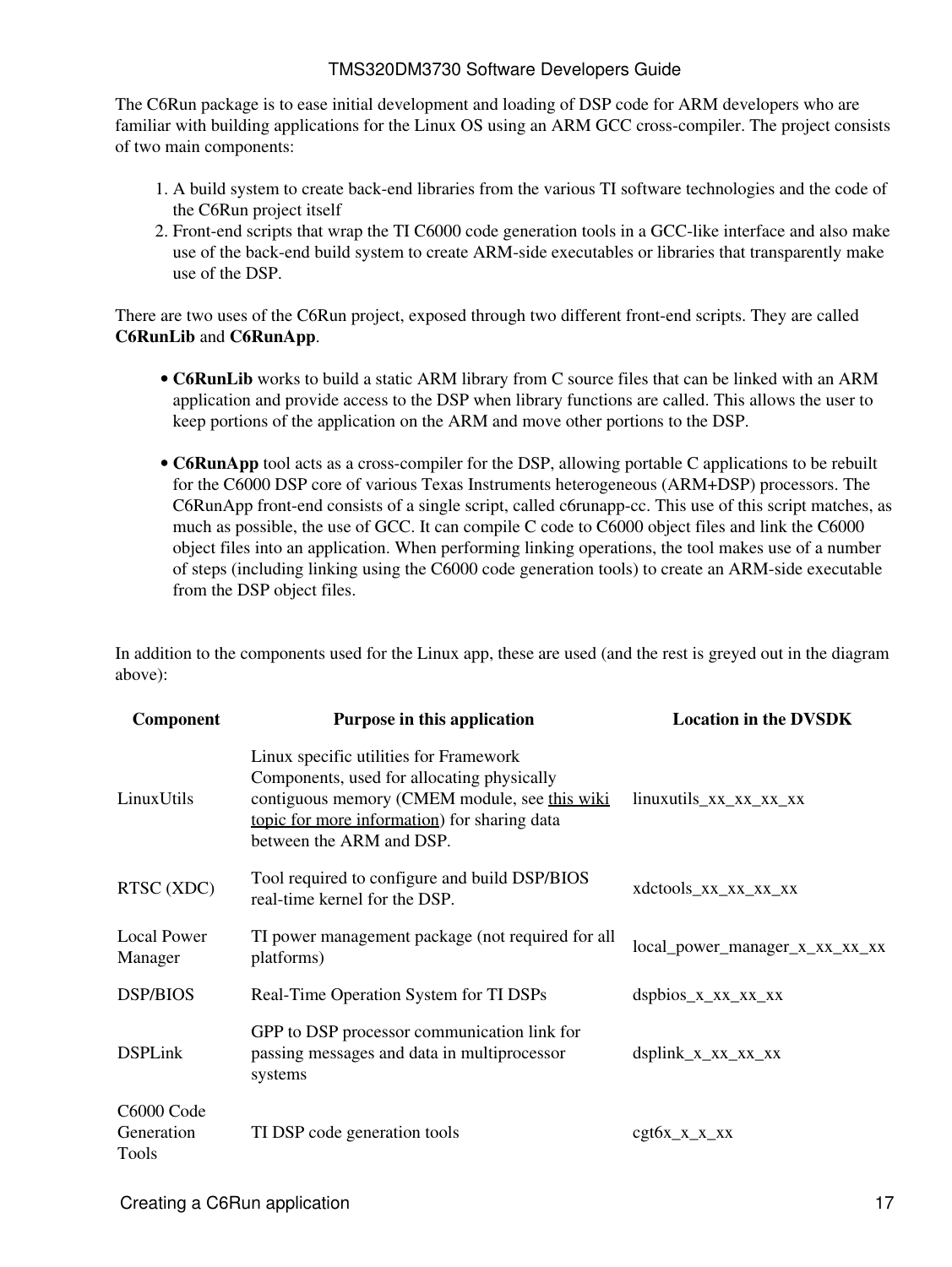Good application examples to start from:

- The C6Run package contains sample applications to test/validate the functionality. The applications are located in the c6run\_xx\_xx\_xx\_xx\_xx\_xx\_xamples and the c6run\_xx\_xx\_xx\_xx\_xx\test directories. Each example includes full source and standard makefiles.
- There is a QT-based fractal example that leverages C6Run to perform the fractal computation on the DSP. Information on how to build and run the example can be found at: [C6Run QT Fractal Example](http://processors.wiki.ti.com/index.php/C6Run_QT_Fractal_Example)

**For more information on C6Run visit the TI Embedded Processors wiki,** [C6Run Project Page](http://processors.wiki.ti.com/index.php/C6Run_Project).

# <span id="page-17-0"></span>**Creating a C6Accel application**



**Overview of a basic C6Accel application component usage**

The C6Accel package wraps key DSP software kernels in an xDAIS algorithm which can be invoked from the ARM side using simple API calls. C6Accel can be used in a plug and play like any other codec used for encoding and decoding audio and video streams. C6Accel is built in the codec engine compliant IUniversal framework and can be used on various DSP only and ARM + DSP devices.

The purpose of C6Accel is to provide the ARM user with the compute power of the DSP on computational intense tasks like running Color Space Conversion, Filtering or Image/Signal Processing algorithm. The library of DSP kernels wrapped in C6Accel are optimized for performance on the DSP core and would allow the ARM user to use the DSP as an accelerator for their application. By using these routines, the ARM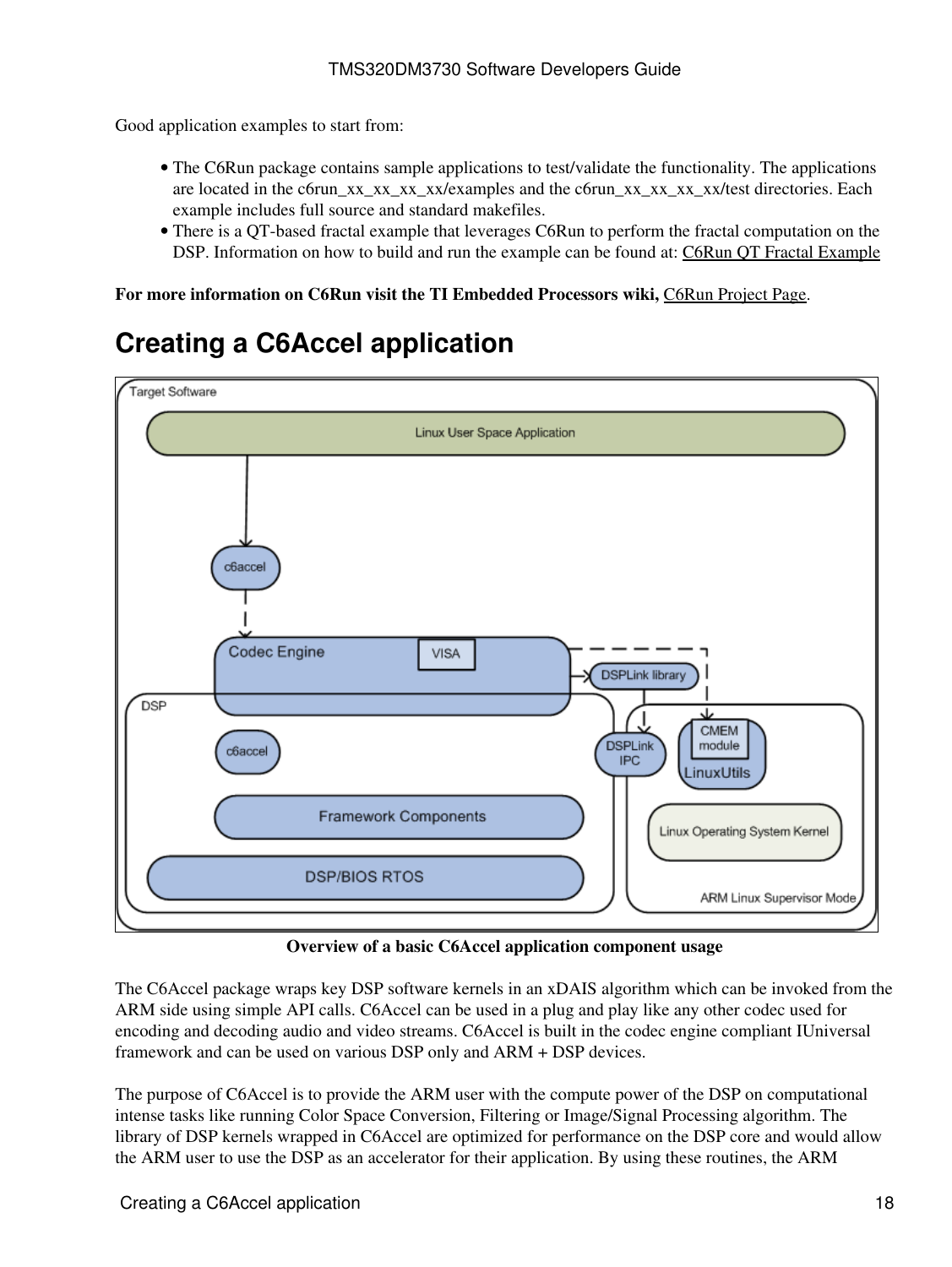developer can develop a more compelling application by achieve execution speeds considerably faster than equivalent C code written on ARM. In addition, by providing ready-to-use DSP kernels, C6Accel can significantly shorten the ARM application development time.

The benefits of using C6Accel include:

- **Ready to use kernels**: Library of Optimized DSP kernels wrapped in a single package. Reduces 1. learning curve and time to market.
- **Easy to interface**: ARM side API library abstracts complexities while invoking DSP functionality 2. from ARM application
- 3. **Easy Portability**: Fully compatible with most TI C6x devices
- 4. **Efficient multiple call execution**: Capabilty to chain kernel calls using single call to codec engine
- **Easy Evaluation of DSP performance:** DSP kernel Benchmarks (cycle and code size) provided in 5. C6Accel aid in evaluating performance that can be leveraged from the DSP and make informed decisions while developing applications
- 6. **Parallel processing:** Asynchronous calling mode enables parallel processing on DSP and ARM
- **Simple Template to add functionality on DSP:** SoC developers can explore maximum flexibility by 7. using C6Accel algorithm as a template to add custom compute intense functionality on the DSP that can be accessed from the ARM.

In addition to the components used for the Linux app, these are used (and the rest is greyed out in the diagram above):

| Component            | Purpose in this application                                                                                                                                                                                                                                                                                                   | <b>Location in the DVSDK</b> |
|----------------------|-------------------------------------------------------------------------------------------------------------------------------------------------------------------------------------------------------------------------------------------------------------------------------------------------------------------------------|------------------------------|
| Codec<br>Engine      | Cross platform framework for the applications invoking<br>multimedia codecs and other algorithms.                                                                                                                                                                                                                             | codec_engine_xx_xx_xx_xx     |
| LinuxUtils           | Linux specific utilities for Framework Components assisting<br>with resource allocation of DMA channels (EDMA module),<br>physically contiguous memory (CMEM module, see this wiki<br>topic for more information) and allows the codecs to receive<br>completion interrupts of various coprocessor resources (IRQ<br>module). | linuxutils_xx_xx_xx_xx       |
| <b>RTSC</b><br>(XDC) | Tool used to configure Codec Engine, Framework<br>Components and multimedia codecs for your application.                                                                                                                                                                                                                      | xdctools_xx_xx_xx_xx         |
| <b>XDAIS</b>         | TI Algorithm Interface Standard used for algorithm<br>standardization which is used by various other components<br>including Codec Engine                                                                                                                                                                                     | xdais_x_xx_xx_xx             |
| <b>DSPLINK</b>       | GPP to DSP processor communication link for passing<br>messages and data in multiprocessor systems                                                                                                                                                                                                                            | $dsplink_x_xx_xx_xx_xx$      |
|                      | Good application examples to start from include:                                                                                                                                                                                                                                                                              |                              |

• The C6Accel contains a sample application to test/validate the functionality. The application is located in the c6accel xx\_xx\_xx\_xx/soc/app directory.

#### **For more information on C6Accel visit** [C6Accel: ARM access to DSP software](http://processors.wiki.ti.com/index.php/C6Accel:_ARM_access_to_DSP_software_on_TI_SoCs)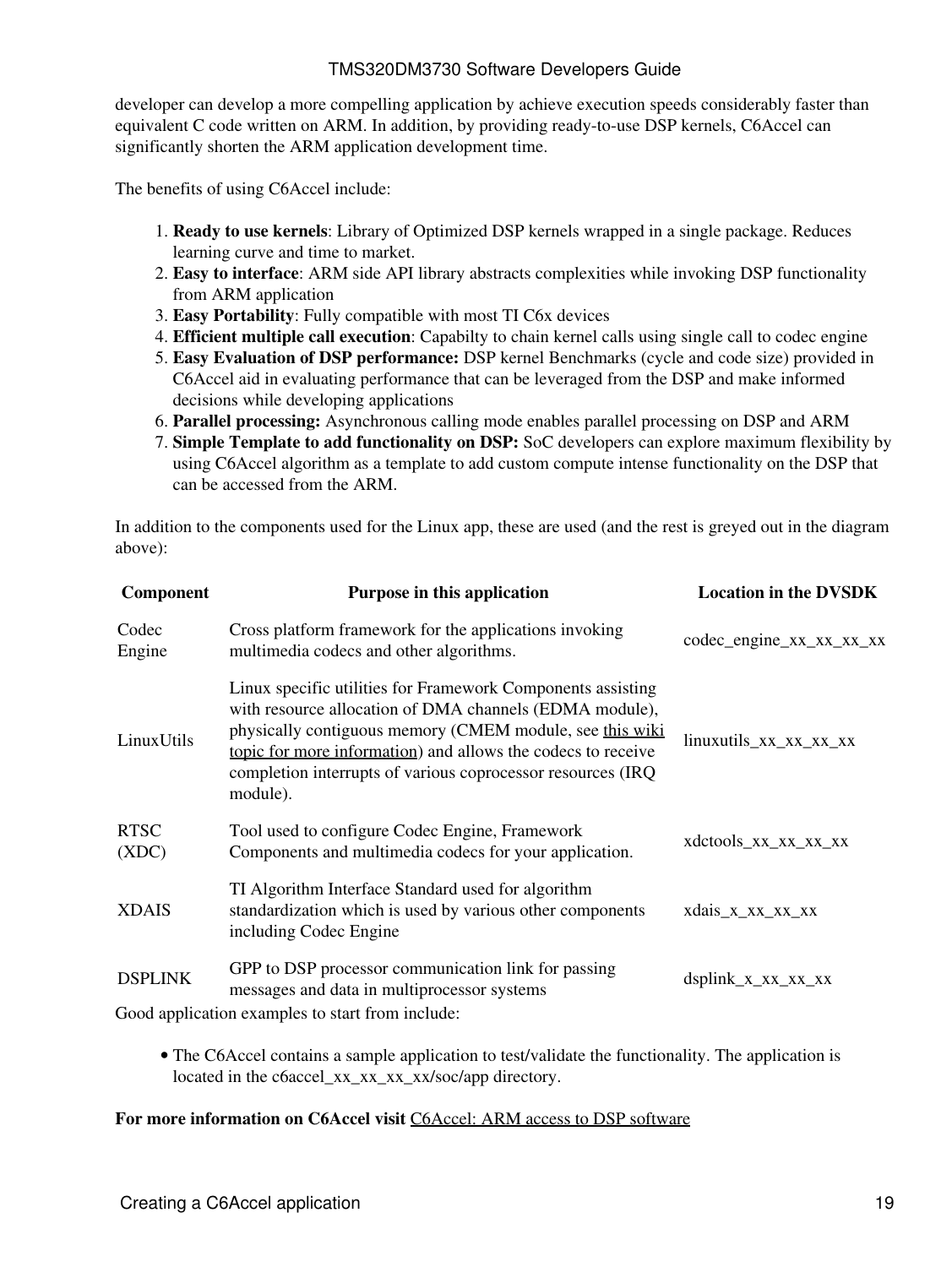## <span id="page-19-0"></span>**Creating a DMAI multimedia application**



**Overview of a DMAI application component usage**

The Davinci Multimedia Application Interface (DMAI) is a thin utility layer on top of Codec Engine and the Linux kernel. The benefits of using DMAI include:

- 1. DMAI and it's sample applications are written to adhere to the [XDM 1.x semantics](http://processors.wiki.ti.com/index.php/XDM_1.x_Semantics) for multimedia codecs. Codec Engine facilitates the invocation of the codecs, but DMAI provides the semantics to make the codecs plug and play.
- 2. DMAI wraps the Linux device drivers in a multimedia function focused API, shielding you from the rapid progress of the Linux kernel, increasing your portability.
- 3. The DVSDK demos and gst-ti plugin are written on top of DMAI. If you can make a codec work with the DMAI sample applications, it will most likely work in these applications too.

In addition to the components used for the Linux app, these are used (and the rest is greyed out in the diagram above):

| Component    | Purpose in this application                                                                          | <b>Location in the DVSDK</b>     |
|--------------|------------------------------------------------------------------------------------------------------|----------------------------------|
| Codec Engine | Cross platform framework for the applications<br>invoking multimedia codecs and other<br>algorithms. | $codec$ -engine $xx_xx_xx_xx_xx$ |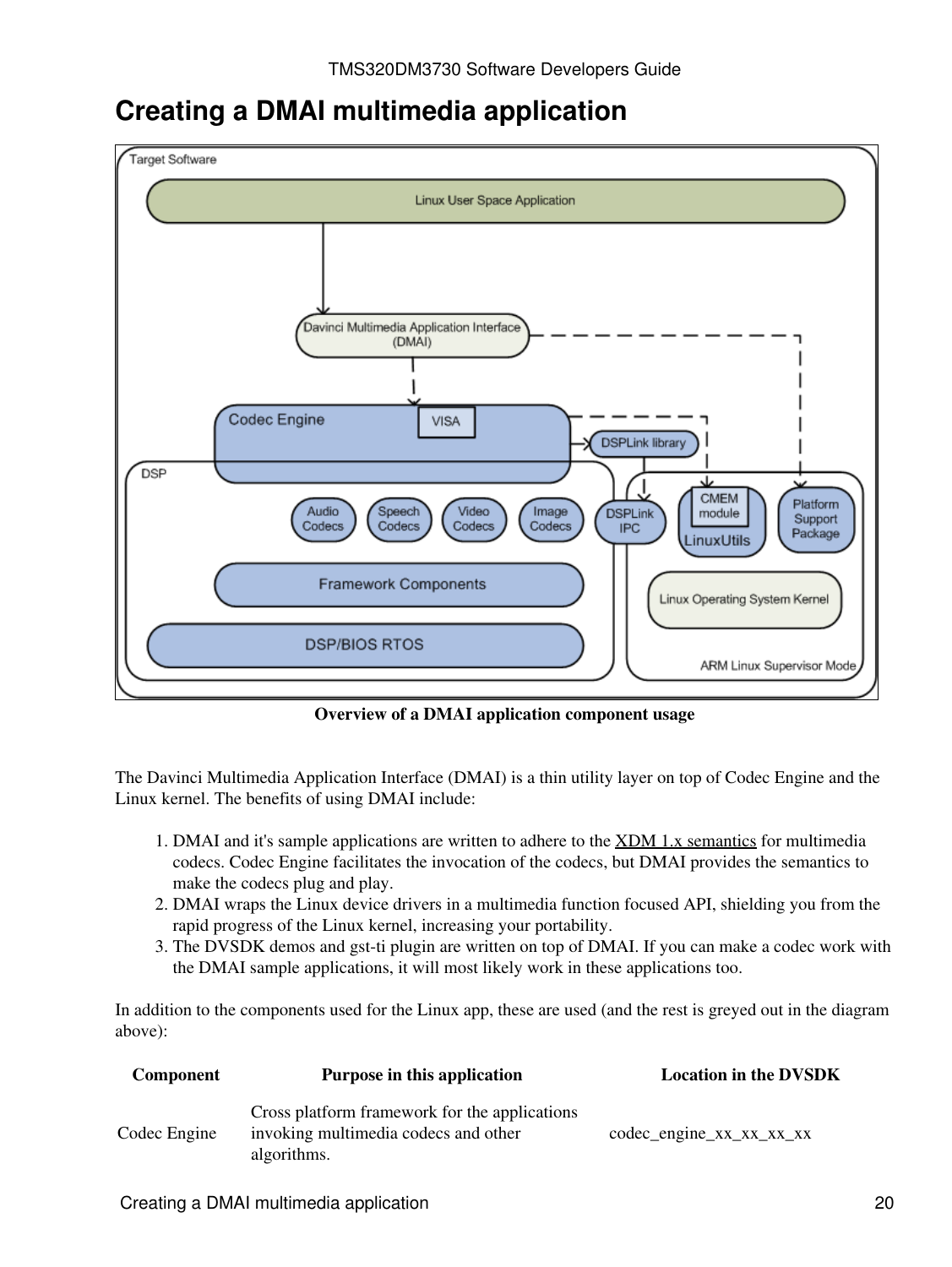| Framework<br>Components                           | Cross platform framework for servicing<br>resources to algorithms.                                                                                                                                                                                                                                                               | framework_components_xx_xx_xx_xx          |
|---------------------------------------------------|----------------------------------------------------------------------------------------------------------------------------------------------------------------------------------------------------------------------------------------------------------------------------------------------------------------------------------|-------------------------------------------|
| LinuxUtils                                        | Linux specific utilities for Framework<br>Components assisting with resource allocation<br>of DMA channels (EDMA module), physically<br>contiguous memory (CMEM module, see this<br>wiki topic for more information) and allows the<br>codecs to receive completion interrupts of<br>various coprocessor resources (IRQ module). | $linuxutils_{xx_{xx_{xx}}xx_{xx}}$        |
| Davinci<br>Multimedia<br>Application<br>Interface | Multimedia application utility layer                                                                                                                                                                                                                                                                                             | $dmai_xx_xxx_xxx_x$                       |
| Multimedia<br>Codecs                              | Compression and decompression of multimedia<br>data                                                                                                                                                                                                                                                                              | codecs_ <platform>_xx_xx_xx_xx</platform> |
| RTSC (XDC)<br>$\sim$ 1 1 $\cdot$                  | Tool used to configure Codec Engine,<br>Framework Components and multimedia codecs<br>for your application.                                                                                                                                                                                                                      | xdctools_xx_xx_xx_xx                      |

Good application examples to start from include:

- The DMAI sample applications (dmai\_xx\_xx\_xx\_xx/packages/ti/sdo/dmai/apps) provide simpler and smaller examples on how to use DMAI to create a multimedia application.
- If applicable for your device, the DVSDK demos located in the dvsdk\_demos\_xx\_xx\_xx\_xx of the \$(DVSDK) installation directory. These use DMAI to provide a full multimedia application. However, the application does not support A/V sync; if this feature is required GStreamer is a better option.

# <span id="page-20-0"></span>**Creating a Qt/Embedded application**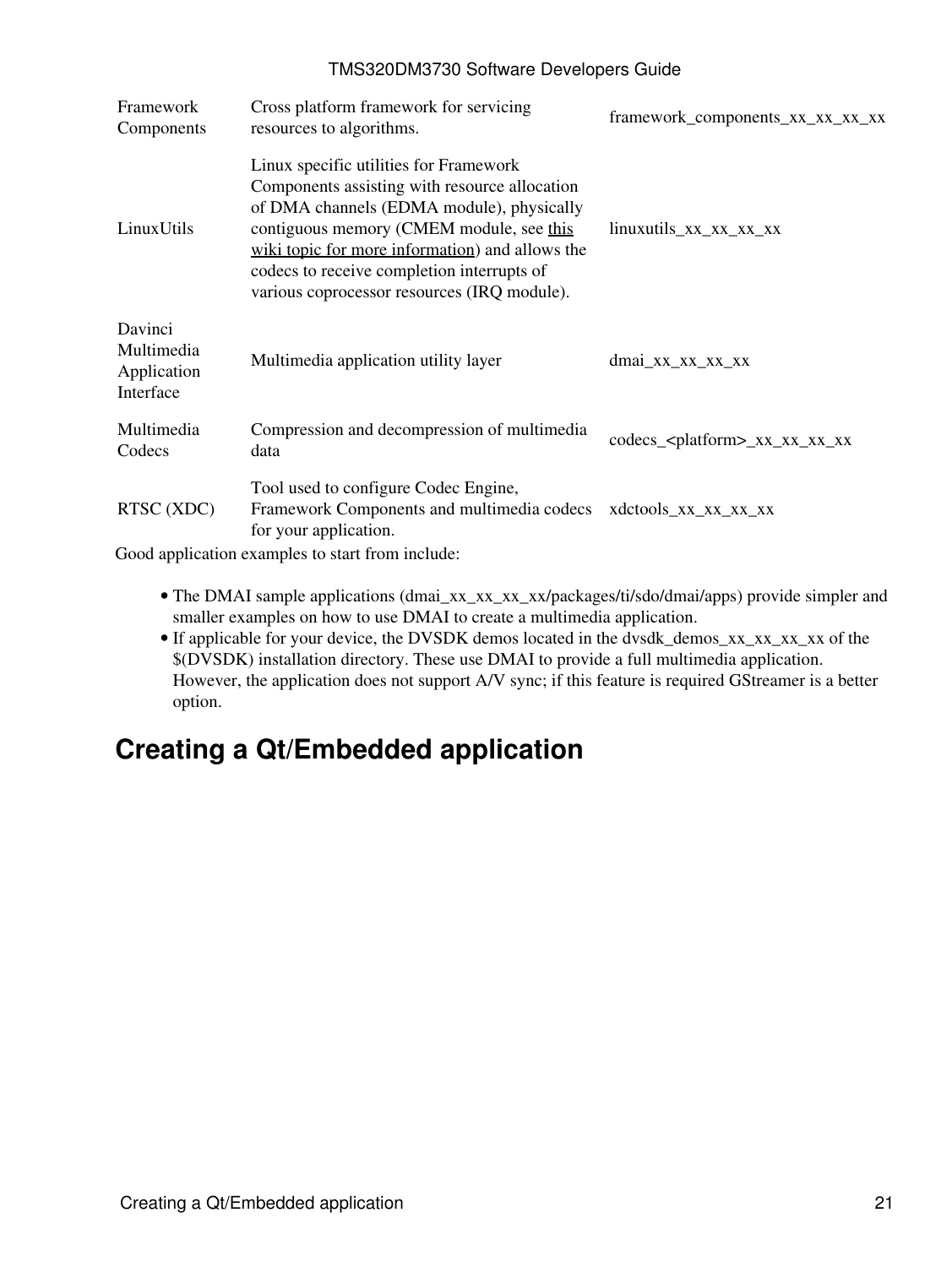

**Overview of a Qt/Embedded application component usage**

Qt/Embedded is a Graphical User Interface toolkit for rendering graphics to the Linux framebuffer device, and is included in this kit. The base Qt toolkit on the other hand renders the graphics to the X11 graphical user interface instead of to the basic framebuffer.

In addition to the components used for the basic Linux app, these are used (and the rest is greyed out in the diagram above):

### **Component Purpose in this application Location Location in the DVSDK** Qt/Embedded Provides a Graphical User Interface linux-devkit/arm-arago-linux-gnueabi/usr/lib/libQt\*

See the [Qt Reference Documentation](http://doc.trolltech.com/4.6/index.html) on various API's and its usages. You can also download some Qt/e example applications from **Qt Examples** web page.

# **Compiling an application**

DVSDK Linux development kit includes the Qt/Emebedded host tools and development header and libraries.

**1.** First, configure your cross compilation environment #Setting up cross compilation environment.

**2.** Next, follow the typical Qt/e recommended method for cross compiling your application on host.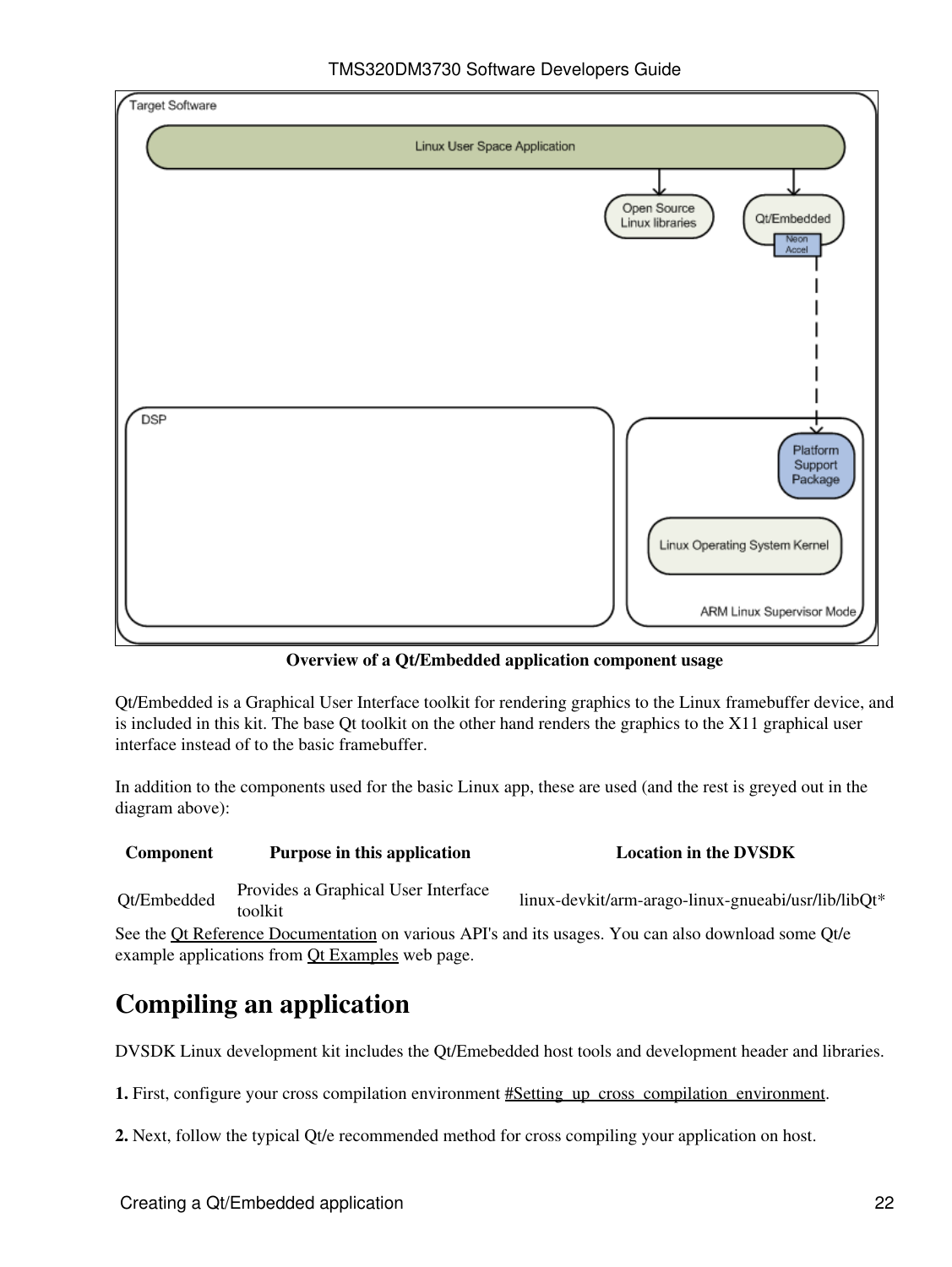```
host $ cd <directory where your application is>
host $ qmake -project
host $ qmake
host $ make
```
## <span id="page-22-0"></span>**Creating a GStreamer application**



**Overview of a GStreamer application component usage**

GStreamer is an open source multimedia framework which allows you to construct pipelines of connected plugins to process multimedia content. There is a plugin which accelerates multimedia using DMAI and Codec Engine.

Compared to creating an application directly on top of DMAI you get the advantage of A/V sync and access to many useful open source plugins which e.g. allows you to demux avi-files or mp4-files. The downside is increased complexity and overhead.

In addition to the components used for the DMAI app, these are used (and the rest is greyed out in the diagram above):

| <b>Component</b> | Purpose in this application | <b>Location in the DVSDK</b>                 |
|------------------|-----------------------------|----------------------------------------------|
| <b>GStreamer</b> | Multimedia Framework        | linux-devkit/arm-arago-linux-gnueabi/usr/lib |
|                  |                             |                                              |

To construct your own pipelines there are examples of how to use the open source plugins in various places

Creating a GStreamer application 23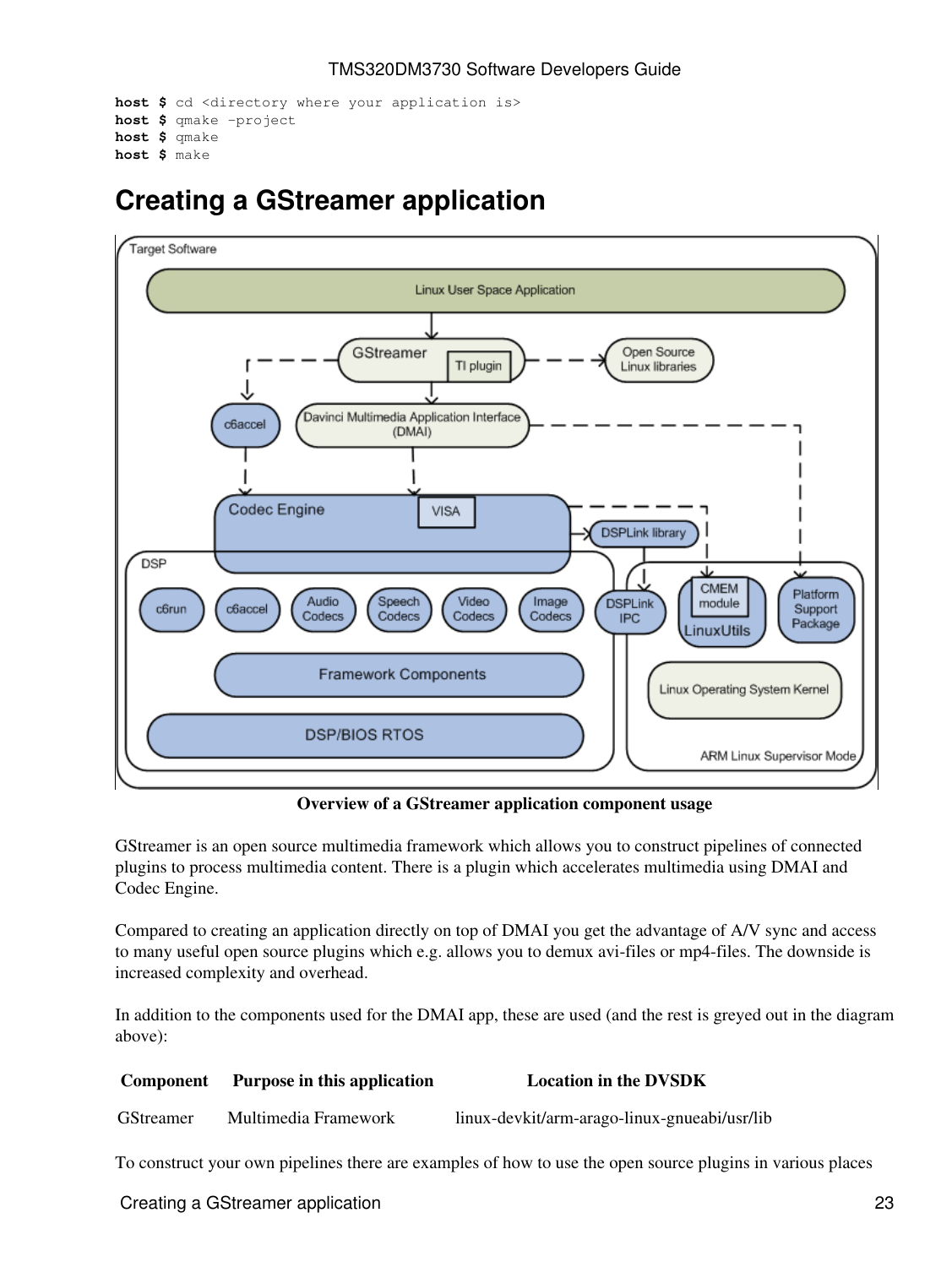on the web including the GStreamer homepage. And to learn more about GStreamer-ti plugin architecture watch this [online video](http://software-dl.ti.com/sdo/sdo_apps_public_sw/GStreamer_On_TI/FLV1/GStreamer_On_TI.htm) and visit [gstreamer.ti.com](http://gstreamer.ti.com).

See the [GStreamer Application Development Manual](http://www.gstreamer.net/data/doc/gstreamer/head/manual/html/index.html) and the [GStreamer 0.10 Core Reference Manual](http://gstreamer.freedesktop.org/data/doc/gstreamer/head/gstreamer/html) on how to write GStreamer applications.

### **Compiling an application**

DVSDK Linux development kit includes the GStreamer development header files, libraries and package configs.

**1.** First, configure your cross compilation environment  $\#$ Setting up cross compilation environment

**2.** Next, follow the typical GStreamer recommended method for compiling your application. e.g.

```
host $ cd <directory where your application is>
host $ gcc -o decode decode.c `pkg-config --libs --cflags gstreamer-0.10`
```
# <span id="page-23-0"></span>**Additional Procedures**

### <span id="page-23-1"></span>**Setting up cross compilation environment**

To enable your application development, DVSDK comes with linux-devkit which contains package header, libraries and other package dependent information needed during development. Execute the following commands to configure your cross compilation environment

**host \$** source \${DVSDK}/linux-devkit/environment-setup

The above command will export cross compilation specific environment variables.

You will notice that the command will add **[linux-devkit]** to your bash prompt to indicate that you have exported the required cross compiler variables.

## <span id="page-23-2"></span>**Rebuilding the DVSDK components**

The DVSDK has provided a top level Makefile to allow the re-building of the various components within the DVSDK.

**Note:** The DVSDK component build environment is self contained and doesn't require the #Setting up cross compilation environment thus should be avoided to prevent possible build failures.

Rebuild the DVSDK components by first entering the DVSDK directory using:

**host \$** cd \${DVSDK}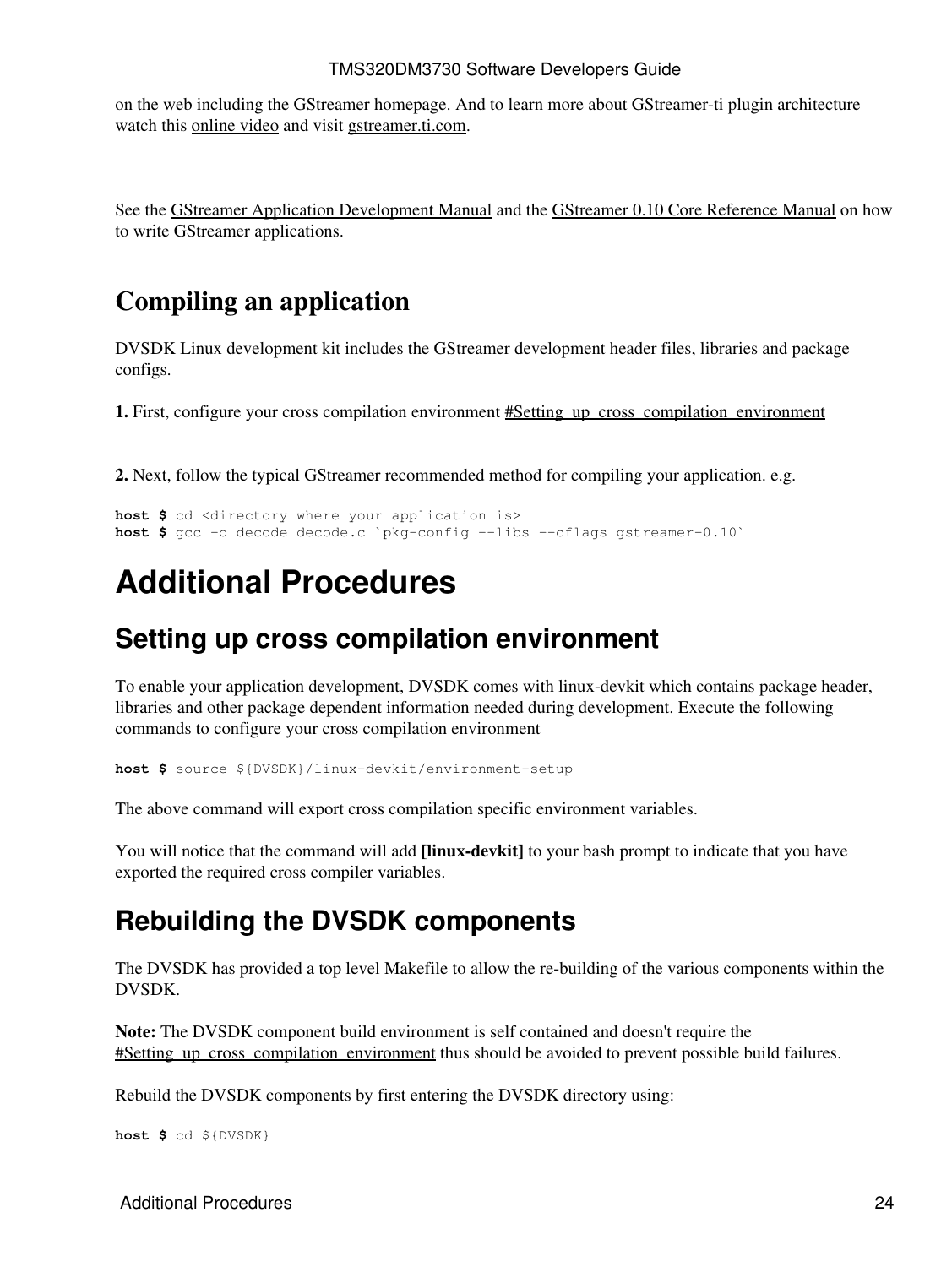The DVSDK makefile has a number of build targets which allows you to rebuild the DVSDK components. For a complete list execute:

**host \$** make help

Some of the components delivered in the DVSDK are not pre-built. The provided 'make clean' & 'make components' build targets are designed to clean and build all components (e.g. Linux Kernel, U-boot, CMEM, DMAI, etc.) for which a build is compulsory to begin application development. These components must first be cleaned and then rebuilt by the user before the user attempts to rebuild anything else. To do this, simply run

**host \$** make clean **host \$** make components

After that, each of the build targets listed by 'make help' can then be executed using:

**host \$** make <target>\_clean **host \$** make <target> **host \$** sudo make <target>\_install

In order to install the resulting binaries on your target, execute one of the "install" targets using "sudo" privileges. Where the binaries are copied is controlled by the EXEC\_DIR variable in \${DVSDK}/Rules.make. This variable is set up to point to your NFS mounted target file system when you executed the DVSDK setup (setup.sh) script, but can be manually changed to fit your needs.

You can remove all components (including demos and examples) generated files at any time using:

**host \$** make clean

And you can rebuild all components and demos/examples using:

**host \$** make all

You can then install all the resulting target files using:

**host \$** sudo make install

**Note: By default make install will override existing files and this can be controlled via modifying EXEC\_DIR variable in Rules.make file.**

**Note: Booting newly build kernel requires you to run "depmod -a" command on target to regenerate new module dependencies for modprobe to work properly.**

## <span id="page-24-0"></span>**Creating your own Linux kernel image**

The pre-built Linux kernel image (uImage) provided with the DVSDK is compiled with a default configuration. You may want to change this configuration for your application, or even alter the kernel source itself. This section shows you how to recompile the Linux kernel provided with the DVSDK, and shows you how to boot it instead of the default Linux kernel image.

**1.** If you haven't already done so, follow the instructions in  $\#Setting$  up the DVSDK to setup your build environment.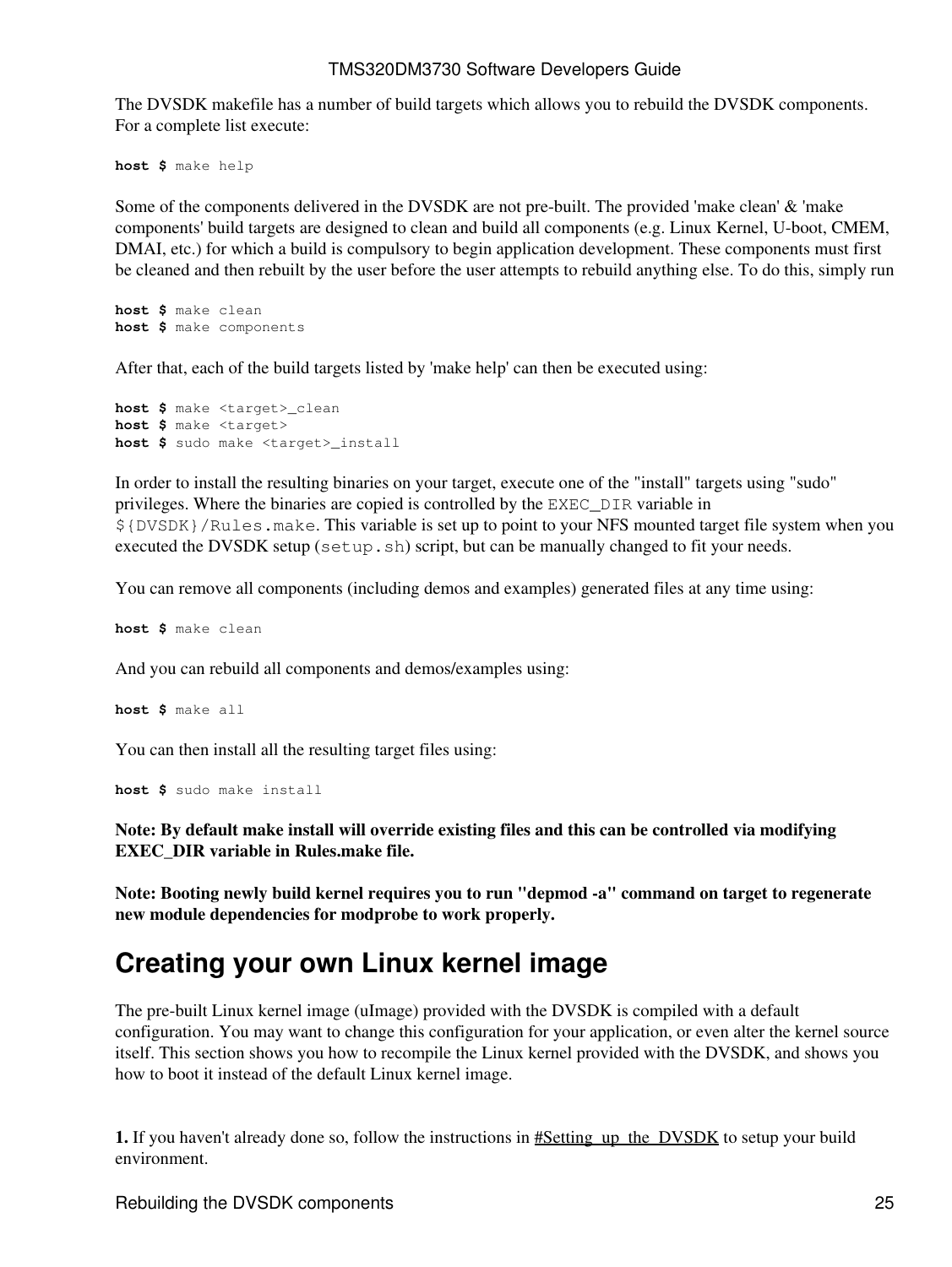**2.** Recompile the kernel provided with the DVSDK by executing the following:

```
host $ cd ${DVSDK}
host $ make linux_clean
host $ make linux
host $ sudo make linux_install
```
**3.** You will need a way for the boot loader (u-boot) to be able to reach your new uImage. TFTP server has been setup in the [#Setting\\_up\\_the\\_DVSDK](#page-1-2) section.

**4.** Copy your new uImage from the EXEC DIR specified in the file  $\frac{1}{2}$ [DVSDK}/Rules.make to the tftpserver:

**host \$** cp \${HOME}/targetfs/boot/uImage /tftpboot/new\_uImage

**5.** Run the u-boot script and follow the instructions. Select TFTP as your Linux kernel location and the file 'new\_uImage' as your kernel image.

**host \$** \${DVSDK}/bin/setup-uboot-env.sh

**6.** Note that when you change your kernel, it is important to rebuild all the kernel modules supplied by the DVSDK sub-components. You can find a list of these modules under the directory /lib/modules/<kernel-version>/kernel/drivers/dsp/ (replace *<kernel-version>* with the version of the kernel applicable to your platform)

**host \$** ls \${HOME}/targetfs/lib/modules/<kernel-version>/kernel/drivers/dsp/

For each module that you see listed, you should go back to the host, rebuild it, and replace the file with the one from your EXEC\_DIR. E.g. for cmemk.ko

```
host $ cd ${DVSDK}
host $ make cmem_clean
host $ make cmem
host $ sudo make cmem_install
```
You can also opt to re-build all the TI provided kernel modules (CMEM, etc.) and examples applications including the Linux kernel modules by issuing a **make all**. Then running the **make install** as described in the #Rebuilding the DVSDK components.

**8.** After updating all modules, start minicom or Tera Term and power-cycle the board. The new kernel will now be loaded over TFTP from your Linux host.

**9.** Re-generate the kernel module dependency file on target by running the below command.

```
target $ depmod -a
```
## <span id="page-25-0"></span>**Setting up Tera Term**

Tera Term is a commonly used terminal program on Windows. If you prefer to use it instead of Minicom, you can follow these steps to set it up.

**1.** Download Tera Term from [this location](http://hp.vector.co.jp/authors/VA002416/ttermp23.zip), and start the application.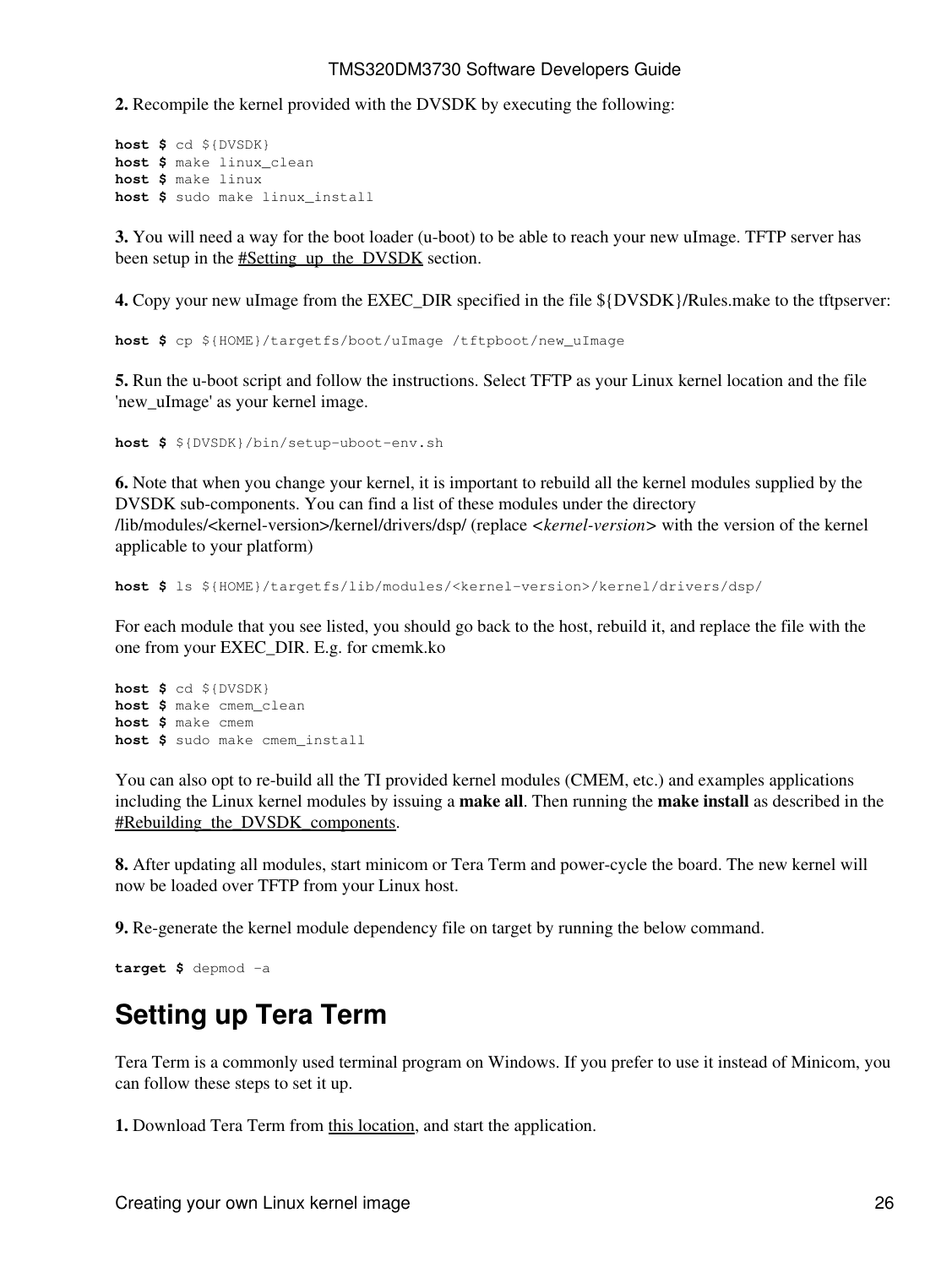**2.** In the menu select *Setup->General...* and set:

Default port: COM1

**3.** In the menu select *Setup->Serial Port...* and set the following:

Port: COM1 Baud rate: 115200<br>Data: 8 bits Data: Parity: none Stop: 1 bit Flow control: none

## <span id="page-26-0"></span>**Integrating a new Codec in the DM3730 DVSDK**

There are codecs available on the C64x+ Codec Page which are not included in the DVSDK because they require additional licenses. In order to use these codecs in the DVSDK environment they must be integrated in the DM3730 Codec Server. The following steps describe how to integrate a new codec into the DM3730 Codec Server package. The MP3 Decoder is used as an example but the information applies to any codec.

NOTE: That xx\_xx\_xx\_xx should corresponded to the specific version associated with your DVSDK installation.

**1.** Download the MP3 decoder package from the Linux Download section located on the [C64x+ Audio](http://software-dl.ti.com/dsps/dsps_public_sw/codecs/C64XPlus_Audio/index_FDS.html) [Codecs Page](http://software-dl.ti.com/dsps/dsps_public_sw/codecs/C64XPlus_Audio/index_FDS.html) and install it.

**host \$** ./c64xplus\_mp3dec\_x\_xx\_xxx\_production.bin

**2.** Extract the tar file from the directory the MP3 codec was installed.

**host \$** tar -xf dm6446\_mp3dec\_x\_xx\_xxx\_production.tar

**3.** Make a copy of the DM3730 codec server folder  $\frac{1}{2}$  (DVSDK) /codecs-omap3530\_x\_xx\_xx\_xx and rename it:

```
host $ cd $(DVSDK)
host $ cp -r codecs-omap3530_xx_xx_xx_xx codecs-omap3530_x_xx_xx_xx_test
```
**4.** Update in top level Rules.make file to point to the directory of the newly copied codec folder:

**host \$** gedit Rules.make

**5.** Modify to following lines in the Rules.make as shown in *italics* below:

```
# Where the codecs are installed.
# CODEC_INSTALL_DIR=$(SDK_INSTALL_DIR)/codecs-omap3530_x_xx_xx_xx
CODEC_INSTALL_DIR=$(SDK_INSTALL_DIR)/codecs-omap3530_x_xx_xx_xx_test
```
**6.** Save and exit editor.

**7.** Copy the folder mp3dec directory from the from MP3 codec directory to the DVSDK codecs folder previously created and cd into the directory: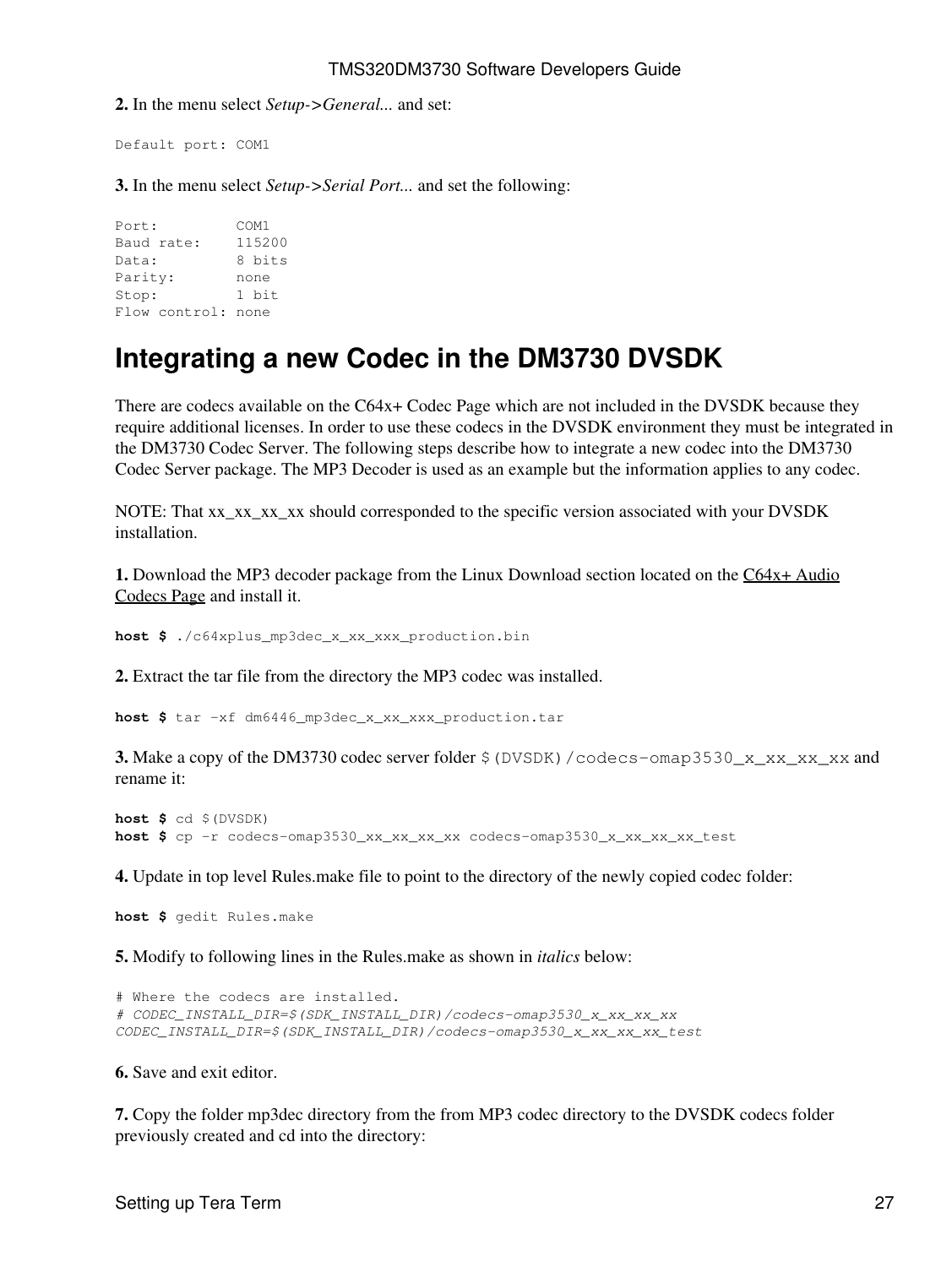host  $$$  cp  $-r \backslash$ dm6446\_mp3dec\_x\_xx\_xxx\_production/packages/ti/sdo/codecs/mp3dec \ \$(DVSDK)/codecs-omap3530\_x\_xx\_xx\_xx\_test/packages/ti/sdo/codecs/.

**host \$** cd \ \$(DVSDK)/codecs-omap3530\_x\_xx\_xx\_xx\_test/packages/ti/sdo/codecs/mp3dec

**8.** Build all the codec packages by running "make codecs\_clean" followed by "make codecs" in the \$(DVSDK) folder. All the codec packages must be built in order for the Codec Engine GenServer Wizard to recognize them. If "make all" hasn't been previously executed as described in the #Rebuilding the DVSDK components section, do so before running the next commands.

```
host $ cd $(DVSDK)
host $ make codecs_clean
host $ make codecs
```
**9.** The Codec Engine GenServer Wizard is a tool that is used to generate server packages. For information on GenServer Wizard go to [The Codec Engine GenServer Wizard FAQ](http://processors.wiki.ti.com/index.php/Codec_Engine_GenServer_Wizard_FAQ)

To Launch the server wizard:

```
host $ cd $(DVSDK)/codecs-omap3530_x_xx_xx_xx_test/
host $ make -f Makefile.ce.genserver
```
**10.** From the wizard GUI open the file (File -> Open) codecs-omap3530\_x\_xx\_xx\_xx\_test/ti\_sdo\_server\_cs\_wizard.svrwiz. This file includes the configuration of the original omap3530 codec server.

**11.** Set the Destination Directory: **\$(DVSDK)/codecs-omap3530\_x\_xx\_xx\_xx\_test/packages**

**12.** Set C6000 TI cgtools Directory to: **\$(DVSDK)/cgt6x\_x\_x\_xx**

**13.** The Search Path must be modified to pick up the correct codec packages and dependent components. Click on **Set Search Path** button and remove all the existing paths. Now add the following:

- $(DVSDK)/codecs-omap3530XXXXXXX test/packages$
- \$(DVSDK)/codec-engine\_x\_xx\_xx\_xx/packages
- $(DVSDK)/x$ dais x xx xx xx/packages
- \$(DVSDK)/framework-components\_x\_xx\_xx\_xx/packages

**14.** Refresh Codec list, MP3DEC should now be in the codec list. If MP3DEC is not in the list make sure that the Search Path to the codec packages has been updated properly in the previous step. Select all the codecs

**15.** Select Next and then Finish.

**16.** Select "Yes" to save the values entered in a new configuration file. Set the file name to:

ti\_sdo\_server\_cs\_wizard\_test.svrwiz

Set the Save folder in to: \$(DVSDK)/codecs\_omap3530\_x\_xx\_xx\_xx\_test

#### **17.** Replace files from

\$(DVSDK)/codecs-omap3530\_x\_xx\_xx\_xx\_test/packages/ti/sdo/server/cs/package.bld,

Integrating a new Codec in the DM3730 DVSDK 20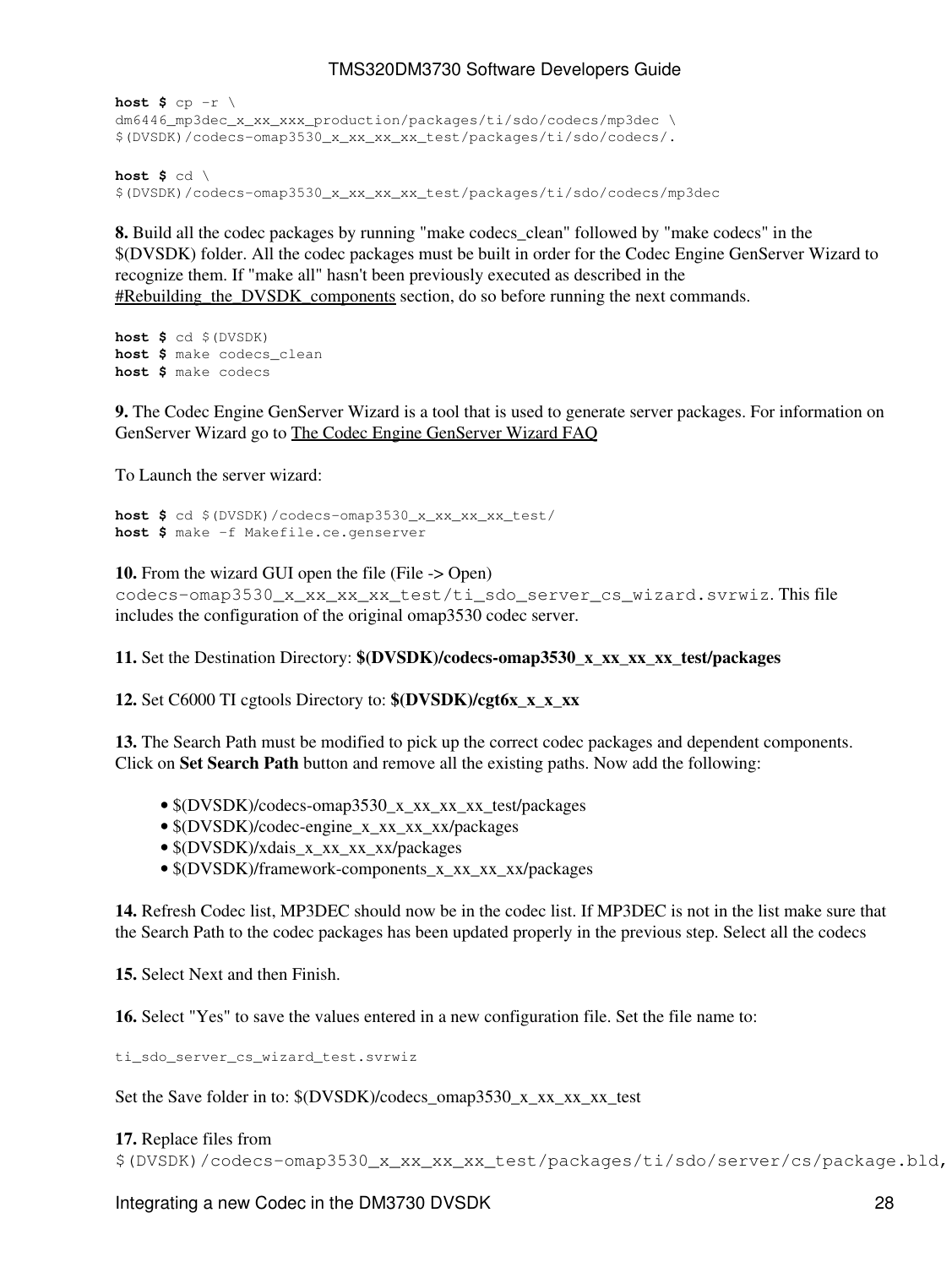codec.cfg, server.cfg, server.tcf with the ones in the original Codec Server directory \$(DVSDK)/codecs-omap3530\_x\_xx\_xx\_xx/packages/ti/sdo/server/cs

**18.** Add the following to codec.cfg:

```
 var MP3DEC = xdc.useModule('ti.sdo.codecs.mp3dec.ce.MP3DEC');
    MP3DEC.serverFxns = "MP3DEC_INBUFCACHEFLUSH";
    MP3DEC.stubFxns = "AUDDEC1_STUBS";
    MP3DEC.alg.watermark = false;
    MP3DEC.alg.codeSection = "DDR2";
    MP3DEC.alg.udataSection = "DDR2";
    MP3DEC.alg.dataSection = "DDR2";
```
Add the following to codec.cfg in the Server.algs array:

```
 {name: "mp3dec", mod: MP3DEC , threadAttrs: {
   stackMemId: 0, priority: Server.MINPRI + 3},
    groupId : 1,
 },
```
**19.** Remove config.bld from the server/cs directory

**20.** Build the codec server package by running "make codecs" from the top on the \$(DVSDK) directory.

**host \$** cd \$(DVSDK) **host \$** make codecs

**21.** Test the new server with one of the DMAI sample apps.

## <span id="page-28-0"></span>**How to create an SD card**

This section explained the procedure required for creating SD card image for DM3730 and the steps has been verified on 2GB and 4GB SD cards.

**1.** Plug an SD card on Linux host machine.

**2.** Run dmesg command to check the device node. Triple check this to ensure you do not damage your HDD contents!

```
host $ dmesg
   [14365.272631] sd 6:0:0:1: [sdc] 3862528 512-byte logical blocks: (1.97 GB/1.84 GiB)
    [14365.310602] sd 6:0:0:1: [sdc] Assuming drive cache: write through
    [14365.325542] sd 6:0:0:1: [sdc] Assuming drive cache: write through
    [14365.325571] sdc: sdc1 sdc2
```
In this example, SD card is detected on /dev/sdc.

**3.** Run mksdboot script installed in DVSDK as show below

**host \$** sudo \${DVSDK}/bin/mksdboot.sh --device /dev/sdc --sdk \${DVSDK}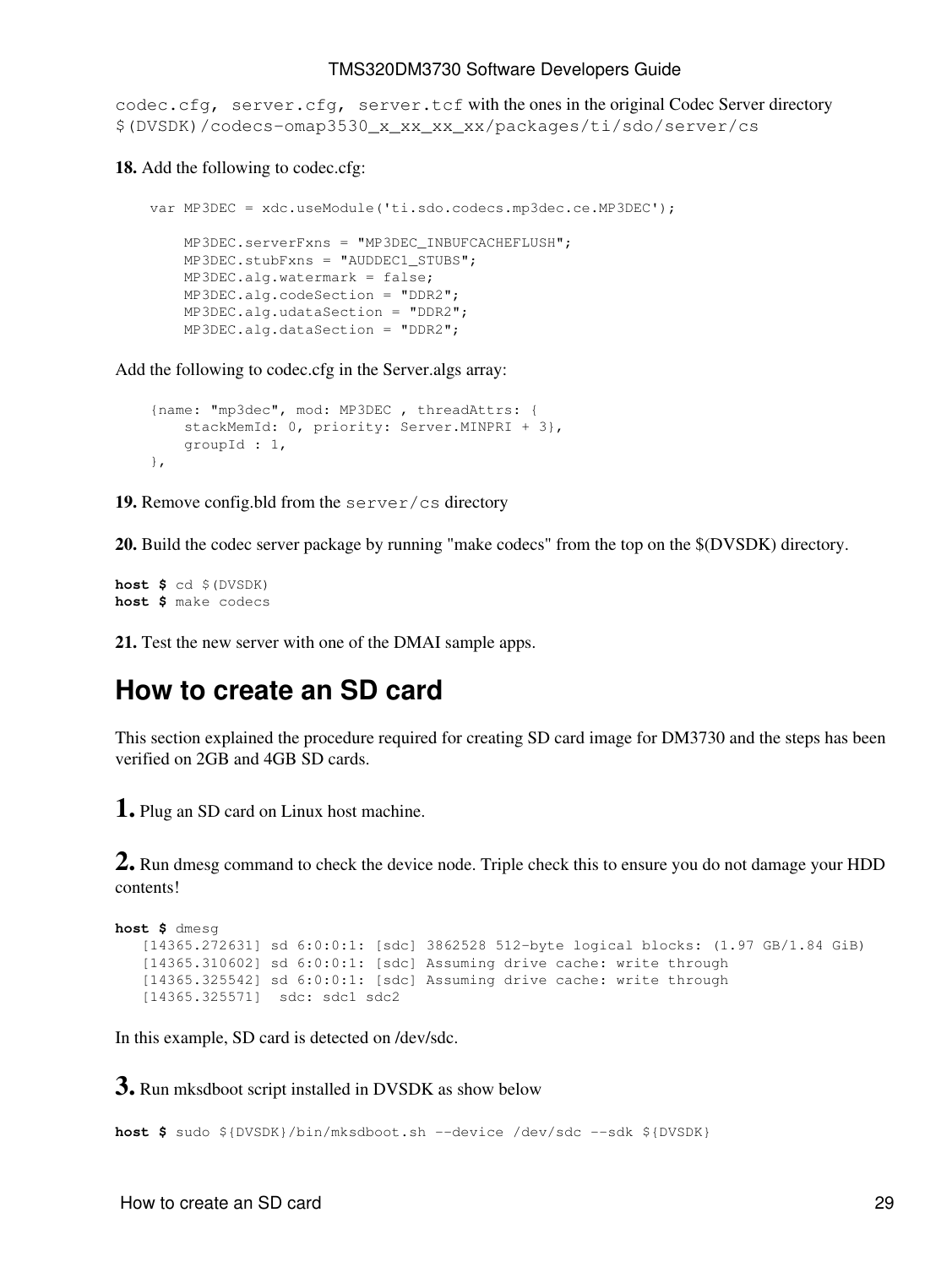Wait for script to complete. On successful completion, remove the SD card from the host PC.

NOTE: When creating a bootable SD card, the mksdboot script uses the pre-built root filesystem, kernel and bootloader images provided in the DVSDK installation.

**4.** Power OFF the DM3730 EVM.

**5.** Set the SW4 switch to boot from SD.

- $SW4 = 00100111$  (high to low, i.e.  $SW4.1 = 1$ )
- $\bullet$  1 = "On" position on the switch

**6.** Insert the SD card into the DM3730 EVM.

**7.** Power ON the EVM.

Note! If your flash already has a u-boot environment stored, this will get picked up even while booting from SD-card. If this is the case, halt the u-boot auto boot process and enter the following command to erase the entire NAND:

**u-boot :>** nand erase

**Note!** If you want to recreate the full SD card with a separate partition for the DVSDK installer execute the following:

```
host $ sudo ${DVSDK}/bin/mksdboot.sh --device /dev/sdc --sdk ${DVSDK} \
/path/to/dvsdk_dm3730-evm_4_xx_xx_xx_xx_setuplinux
```
This takes significant extra time so it's not part of the default instructions.

## <span id="page-29-0"></span>**How to copy boot loaders to NAND flash**

This section explains the procedure required for copying boot loaders (x-loader and u-boot) on NAND flash. The steps assumes that you have a working SD card image.

**1.** Boot the DM3730 EVM with SD card. See [#How to create an SD card](#page-28-0)

**2.** Halt the u-boot auto boot process and enter the following commands to copy x-loader (i.e MLO) and u-boot from SD card to NAND flash.

```
u-boot :> nand erase 
u-boot :> nandecc hw 2
u-boot :> mmc init
u-boot :> fatload mmc 0 0x81600000 MLO
u-boot :> nand write.i 0x81600000 0 20000
u-boot :> nandecc hw 2
u-boot :> fatload mmc 0 0x81600000 u-boot.bin
u-boot :> nand write.i 0x81600000 80000 40000
```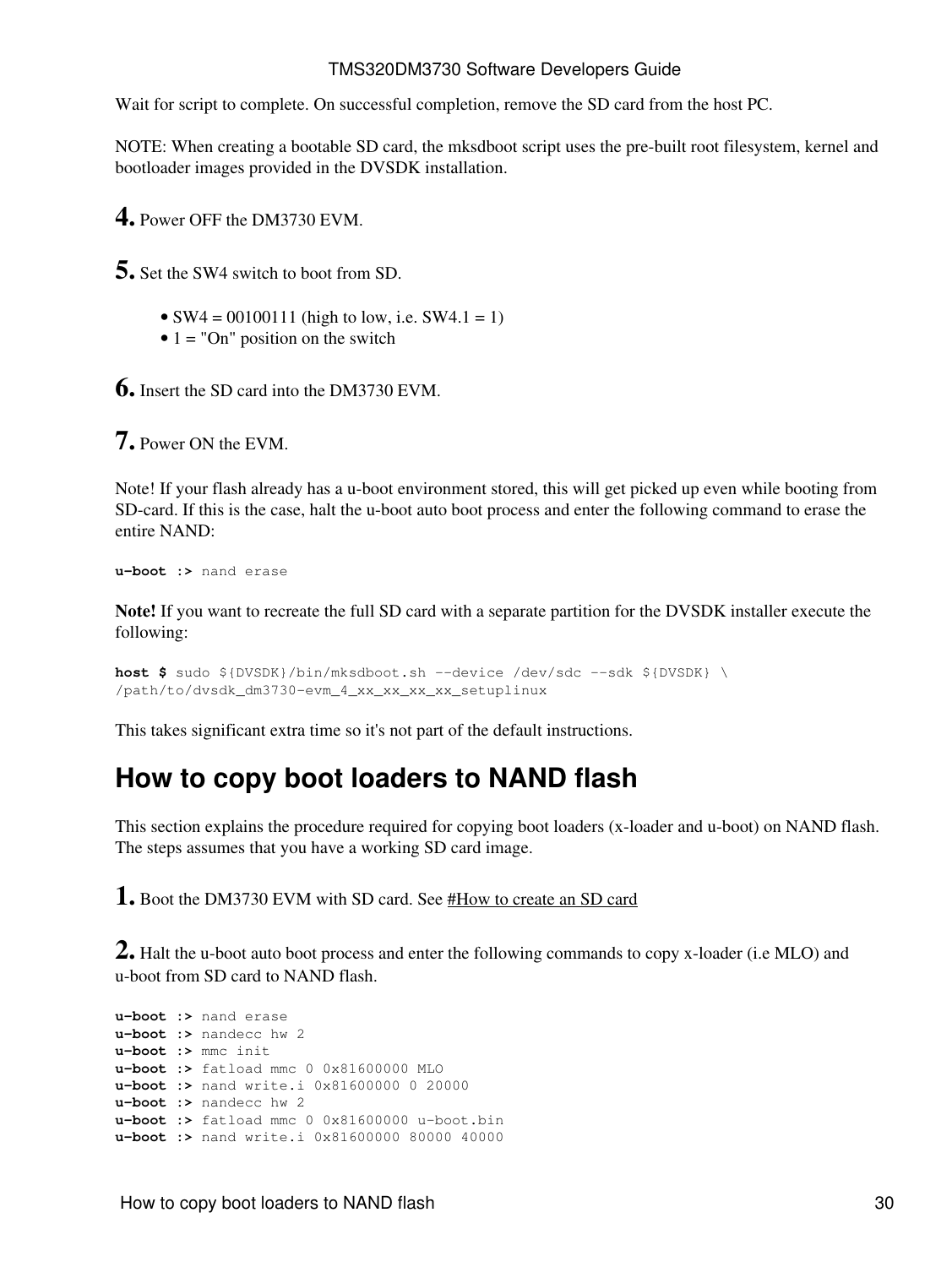**3.** Power OFF the EVM and remove the SD card.

**4.** Set the SW4 switch to boot from NAND (1 = "On" position on the switch):

SW4 = 00101010 (high to low, i.e. SW4.1 = 0)

**5.** Power ON the EVM.

**NOTE: Optionally, you can use windows based serial flasher tool (located in \${DVSDK}/host-tools/flash\_utils/windows) for copying boot loaders into NAND flash. For more information about serial flasher usage, see [http://processors.wiki.ti.com/index.php/Flash\\_v1.3\\_User\\_Guide.](http://processors.wiki.ti.com/index.php/Flash_v1.3_User_Guide)**

# <span id="page-30-0"></span>**GPLv3 Disclaimer**

There are GPLv3 licensed software components contained within the this SDK on host side. The software manifest (software\_manifest.htm) is located in the docs/ directory of the installed SDK. All GPLv3 components are contained in the SDK directory.

**These GPLv3 components are provided for development purposes only and are intended to be removed before installing the application(s) code in your final product.** 

# <span id="page-30-1"></span>**Additional Resources**

## <span id="page-30-2"></span>**PSP Documentation**

[http://processors.wiki.ti.com/index.php/AM35x-OMAP35x-PSP\\_04.02.00.07\\_Feature\\_Performance\\_Guide](http://processors.wiki.ti.com/index.php/AM35x-OMAP35x-PSP_04.02.00.07_Feature_Performance_Guide)

[http://processors.wiki.ti.com/index.php/AM35x-OMAP35x-PSP\\_04.02.00.07\\_Release\\_Notes](http://processors.wiki.ti.com/index.php/AM35x-OMAP35x-PSP_04.02.00.07_Release_Notes)

[http://processors.wiki.ti.com/index.php/AM35x-OMAP35x-PSP\\_04.02.00.07\\_UserGuide](http://processors.wiki.ti.com/index.php/AM35x-OMAP35x-PSP_04.02.00.07_UserGuide)

## <span id="page-30-3"></span>**Graphics SDK Getting Started**

[http://processors.wiki.ti.com/index.php/OMAP35x\\_Graphics\\_SDK\\_Getting\\_Started\\_Guide](http://processors.wiki.ti.com/index.php/OMAP35x_Graphics_SDK_Getting_Started_Guide)

### <span id="page-30-4"></span>**Wireless LAN, Bluetooth and Crypto**

[http://processors.wiki.ti.com/index.php/OMAP35x\\_Wireless\\_Connectivity\\_Downloads](http://processors.wiki.ti.com/index.php/OMAP35x_Wireless_Connectivity_Downloads)

[http://processors.wiki.ti.com/index.php/Cryptography\\_Users\\_Guide](http://processors.wiki.ti.com/index.php/Cryptography_Users_Guide)

[http://processors.wiki.ti.com/index.php/WLAN-BT\\_UserGuide](http://processors.wiki.ti.com/index.php/WLAN-BT_UserGuide)

Additional Resources 31